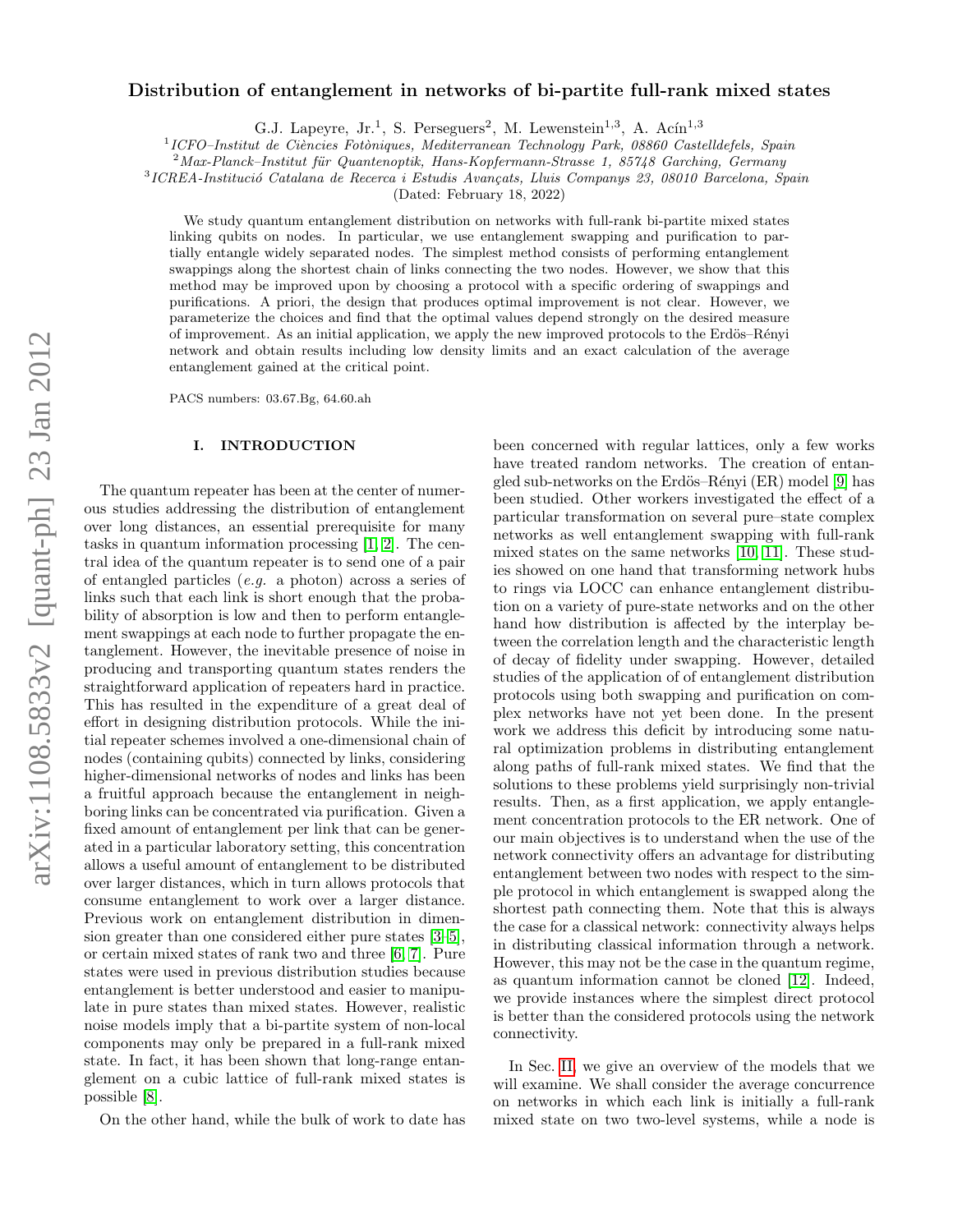

<span id="page-1-0"></span>FIG. 1: Part of a quantum network in its initial state. Small circles are qubits. Solid lines are bipartite states. Dashed circles enclose qubits within a node. Local operations may act on all qubits within a node.



<span id="page-1-1"></span>FIG. 2: Entanglement swapping: (a) Before swapping  $\alpha$  and  $γ$  are entangled and δ and β are entangled, but systems  $αγ$ and  $\delta\beta$  are in a product state. (b) After swapping, systems α and β are entangled, while αβ and γδ are in a product state. Purification: (c) Before purification, two entangled pairs (links). (d) after purification, one pair of nodes has higher entanglement than either of the original pairs.

a local collection consisting of one party from each link terminating at that node. (See Fig. [1.](#page-1-0)) Unless stated explicitly, when we speak of average concurrence we mean an average over both the outcomes of quantum measurements and the distribution of links for a given random network. We shall furthermore consider only two quantum operations for distributing entanglement (See Fig. [2.](#page-1-1)):

- entanglement swapping, which probabilistically replaces a series of two links by a single link that bypasses the common node. The output link is in general less entangled than the input links.
- purification, which essentially replaces two parallel links (*i.e.* sharing the same two nodes) by a single link that is more highly entangled than either input link.

The main reason for the restriction to two operations is that many techniques that are successful on pure states, such as multi-partite techniques [\[13\]](#page-16-11), are difficult, at best, to translate to networks of mixed states. However, these two operations naturally give rise to a rich set of protocols whose design is determined by the quantities that are to be optimized.



<span id="page-1-2"></span>FIG. 3: Establishing entanglement between nodes A and B. (a) The shortest path  $P_{AB}$  between A and B; the geometry of the path is irrelevant, so we represent it by a straight line with individual links not shown. Other paths connecting A and B are not shown. (b) The shortest path  $P_{AB}$  (solid line with a dashed segment) between  $A$  and  $B$ . Between the endpoints of subpath  $\mathcal S$  (dashed segment) there is an alternate path A (dotted line). (c) Similar to (b) with three subpaths and corresponding alternate paths.

In Sections [II,](#page-2-0) [III,](#page-4-0) and [IV,](#page-6-0) rather than designing a network for a particular task, we accept a given network of mixed states as a constraint. Our goal is then to identify and solve questions of design that arise in creating protocols to accomplish entanglement distribution. The main question is: when presented with the option either to swap or to purify, which is the better choice? For instance:

- Single purification protocol. Consider the scenario in Fig. [3b](#page-1-2) in which we want to entangle nodes A and B using the shortest connecting path  $P_{AB}$  while making use of a neighboring path  $A$ . We proceed by swapping at all nodes on the two paths  $S$  and A to replace each of them by a single link, then purifying these two links, followed by performing swappings on all remaining nodes. In Sec. [IV C](#page-6-1) we compute the ratio of path lengths  $|\mathcal{S}|/|\mathcal{P}_{AB}|$  that produces the largest average entanglement between A and B, finding a value of approximately 0.37.
- If the goal in the previous example is instead to achieve a positive probability of entangling A and B with minimal entanglement per link, then the optimal ratio of path lengths takes the value 1 +  $\ln 2 / \ln((\sqrt{5}-1)/4) \approx 0.409.$
- Consider the scenario shown in Fig. [3c](#page-1-2), which we call the multiple purification protocol. Here, instead of purifying a single pair of subpaths, we purify n pairs. In Sec [IV D](#page-8-0) we compute the minimum entanglement per link required to entangle A and B in the limit of large n for this protocol.

In Sec. [III](#page-4-0) we define specifically the direct and quantum strategies mentioned above. In Sec. [IV](#page-6-0) we analyze the protocols in a more detailed and quantitative way. In Sec. [V](#page-9-0) we apply the single purification protocol (SPP) mentioned above to a particular random network— the Erdös–Rényi (ER) network. We present results for short shortest paths and relatively impure states. We also compute the exact asymptotic concurrence of the SPP includ-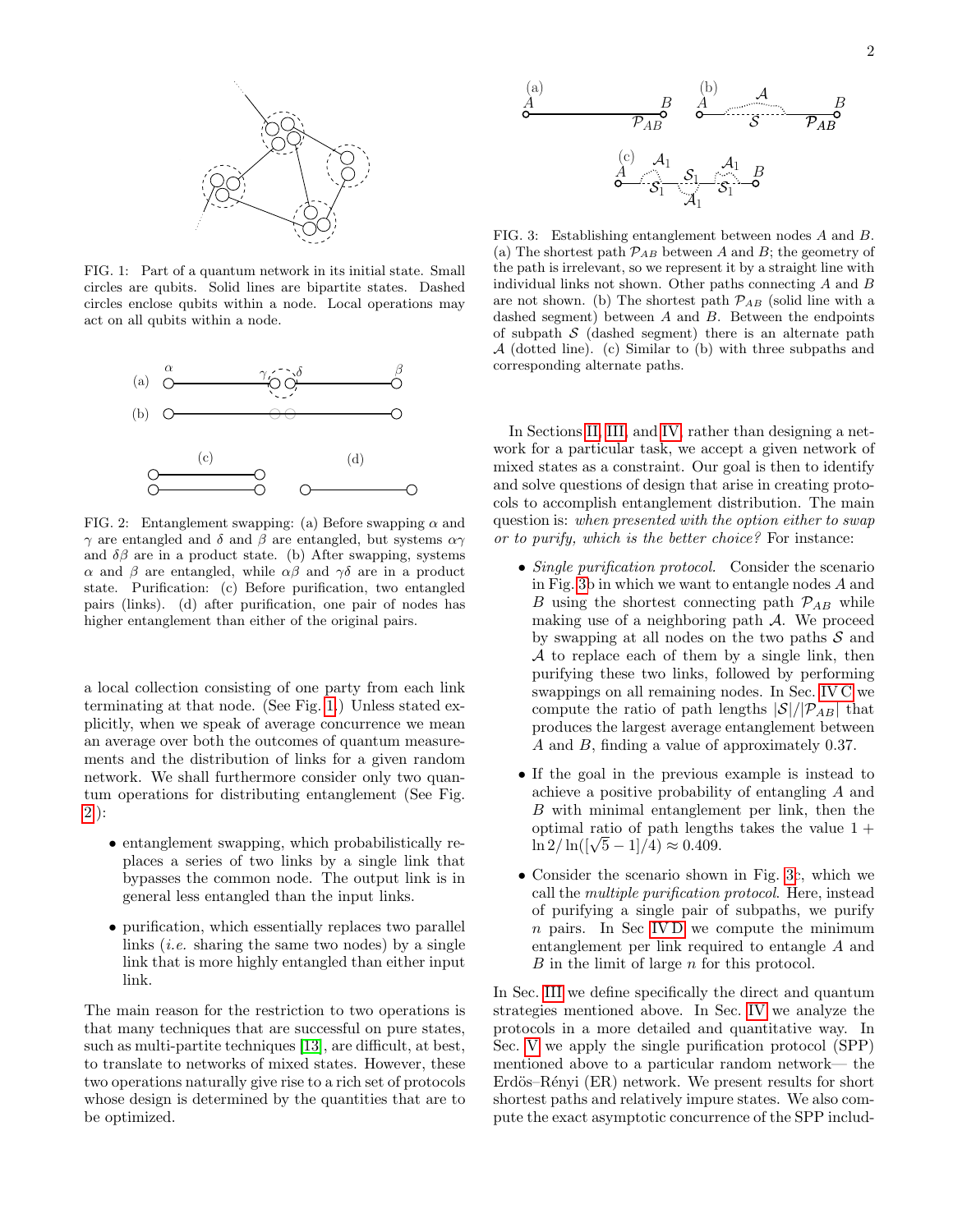

<span id="page-2-3"></span>FIG. 4: Quantum protocol. (a),(b), and (c) show the progression of a quantum protocol: (a) Shortest path between A and B  $\mathcal{P}_{AB}$  with subpaths of lengths  $k_1, k_2, n_1, n_2$ . Dotted lines show alternate paths of lengths  $m_1 + n_1$  and  $m_2 + n_2$ . In this paper, we shall always require that the collection of alternative paths and  $\mathcal{P}_{AB}$  be mutually disjoint. (b) After swapping and purifying subpaths. Each line segment now represents a single link with the labels giving the resulting Werner parameter. (c) After swapping all links.

ing all shortest path lengths at the critical point of the model parameter. Finally, is Sec. [VI,](#page-12-0) we address the effects on the protocols of noise in the unitary operations and measurements.

#### <span id="page-2-0"></span>II. ELEMENTS OF THE MODEL

We first introduce the networks that we shall consider. We then describe entanglement swapping and purification in more detail.

#### A. Network and initial quantum states

Consider the generic network of nodes and edges shown in Fig [1.](#page-1-0) With each edge of the network, we associate two two-level systems forming a bipartite system with states on  $\mathbb{C}^4$ . Thus, each node of degree k is occupied by  $k$  qubits. In the following, we shall consider states diagonal in the Bell basis

$$
\left\{ |\Phi_{ab}\rangle = \frac{1}{\sqrt{2}} \left( |0a\rangle + (-1)^b |1\bar{a}\rangle \right) : a, b \in \{0, 1\} \right\}.
$$

In particular, as the initial state on each edge, we choose the Werner state [\[14\]](#page-16-12)

<span id="page-2-1"></span>
$$
\rho_W(x) = x | \Phi_{00} \rangle \langle \Phi_{00} | + \frac{1-x}{4} \mathbb{1}_4, \tag{1}
$$

which has fidelity  $F \stackrel{\text{def}}{=} \langle \Phi_{00} | \rho_W(x) | \Phi_{00} \rangle = (3x + 1)/4.$ It can be shown that the Werner state is that it is entangled for  $x > 1/3$  and separable otherwise. All protocols in this paper attempt to entangle two nodes by creating a Werner state on a pair of qubits, one from each node. Because of its simplicity, the Werner state serves as a standard form, allowing a clearer exposition of the distribution protocols than does a Bell-diagonal state. The

Werner state also has the advantage that it is created from any mixed state by removing the off-diagonal elements via a depolarization process, a procedure that can be realized by local operations and classical communication.

## B. Concurrence as a measure of entanglement

In this paper we use concurrence [\[15\]](#page-16-13) as a measure of useful entanglement in the system. For the Werner state [\(1\)](#page-2-1) the concurrence is given by

<span id="page-2-2"></span>
$$
C(x) = \max\{0, (3x - 1)/2\}.
$$
 (2)

Because our task is to entangle any arbitrarily chosen pair of nodes, we define the average concurrence of the network

<span id="page-2-4"></span>
$$
\bar{C}(x) = \frac{2}{N(N-1)} \sum_{\alpha,\beta} \pi_{\alpha,\beta} C(\alpha,\beta), \tag{3}
$$

where x is the parameter of the initial state,  $C(\alpha, \beta) =$  $C(x_{\alpha,\beta})$  is the concurrence of the state  $x_{\alpha,\beta}$  between  $\alpha$ and  $\beta$  after applying some protocol, and  $\pi_{\alpha,\beta}$  is the probability that this protocol succeeds. Thus this definition depends on the choice of protocol and furthermore assumes that the concurrence of the resulting state between  $\alpha$  and  $\beta$  is zero with probability  $1 - \pi_{\alpha,\beta}$ . Note that this average is over both pairs of nodes, as well as probability of the success of the protocol.

In particular, we judge a particular protocol to be better than the direct protocol if it yields a higher concurrence averaged over measurement outcomes. When applied to our protocols on two-qubit Werner states, the concurrence has at least two advantages over other entanglement measures in this respect. Firstly, the concurrence is the unique entanglement measure that is linear in  $x$ , which makes analysis easier. Secondly, the concurrence provides the extremal comparison in the following sense. Most of the interesting entanglement measures are either convex (for instance, entanglement of formation) or concave (for instance, logarithmic negativity). Suppose that a given protocol has higher average entanglement than the direct protocol if concurrence is used as the measure. In Appendix [A](#page-14-0) we show that the protocol also has higher average entanglement, if any convex entanglement measure is used rather than concurrence. Conversely, if the protocol is worse than the direct when judged by concurrence, then it is also worse when judged by any other concave entanglement measure. Finally, we note that for the state [\(1\)](#page-2-1) the concurrence and the negativity are identical.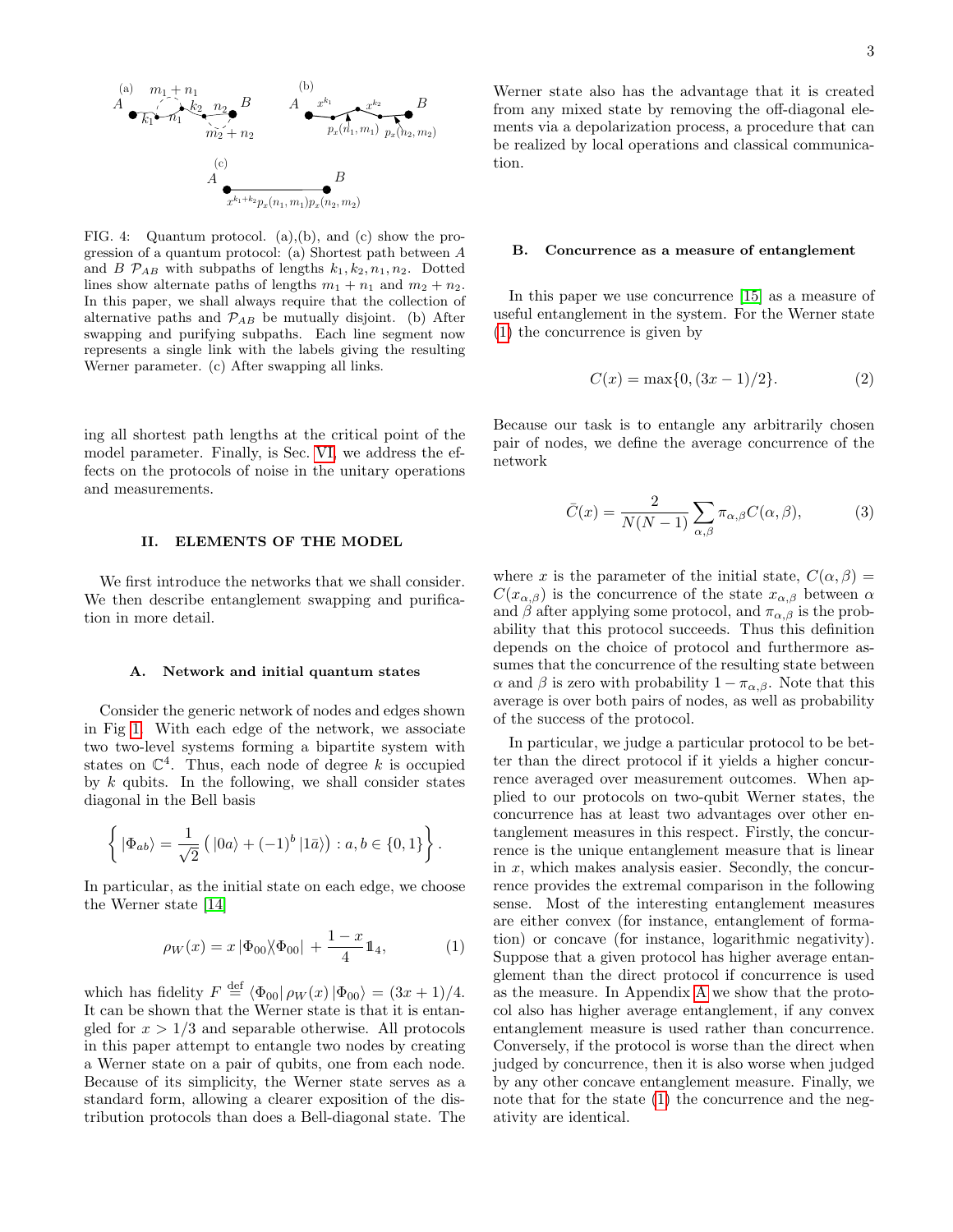# C. Operations for distribution and concentration of entanglement

# 1. Entanglement swapping

In this section, we review entanglement swapping, and present the result of applying the operation to Werner states. Consider a state of four qubits  $\alpha, \beta, \delta, \gamma$ , such that  $(\alpha, \gamma)$  is an entangled pair and  $(\delta, \beta)$  is an entangled pair, but systems  $\alpha\gamma$  and  $\delta\beta$  are in a product state. Entanglement swapping is a sequence of quantum operations that transfers entanglement leaving  $(\alpha, \beta)$  entangled and  $(\delta, \gamma)$  entangled. (See Fig. [2.](#page-1-1)) In the case of pure states, the optimal swapping is effected by measuring  $(\gamma, \delta)$  in the appropriate Bell basis, and then performing a corrective unitary on  $\beta$  depending on the outcome of this measurement [\[16\]](#page-16-14), with the result being either a maximally, or a partially entangled state on  $(\alpha, \beta)$ . In the latter case, swapping is usually understood to include an attempted singlet conversion on  $\alpha\beta$ , so that the result of the entire operation is to leave  $(\alpha, \beta)$  in either a maximally entangled state (if successful) or a separable state (if unsuccessful.) Mathematically, we consider entanglement swapping to be a map from  $\mathbb{C}^4 \otimes \mathbb{C}^4$  to  $\mathbb{C}^4$ , with the reduction of dimensions resulting from applying a partial trace over the system  $\gamma\delta$ . One can show that if the initial states on  $(\alpha, \gamma)$  and  $(\delta, \beta)$  are both maximally entangled (eg Bell states), then the swapping operation succeeds with probability one, assuming perfect operations. In the case of Bell-diagonal mixed states, we cannot know which of the four states we have drawn from the classical ensemble and so cannot unambiguously interpret the result of a measurement. The best we are able do is to assume that we have drawn the most probable state  $|\Phi_{00}\rangle$ , and proceed with swapping based on this assumption. However, if we have drawn a state other than  $|\Phi_{00}\rangle$ , we are unfortunately increasing the average classical population of the remaining Bell states. More precisely, given two Belldiagonal input states whose eigenvalues are  $(A, B, C, D)$ and  $(A', B', C', D')$ , the un-normalized output state after swapping is

<span id="page-3-0"></span>
$$
(AA' + BB' + CC' + DD', AB' + BA' + CD' + DC',
$$
  
AC' + BD' + CA' + DB', AD' + BC' + CB' + DA').  
(4)

Using [\(1\)](#page-2-1) and [\(4\)](#page-3-0) it is easy to compute that performing swapping on two Werner states with parameters x and  $x'$  produces a Werner state with parameter  $xx'$ . That is,

<span id="page-3-3"></span>
$$
\rho_W(x) \otimes \rho_W(x') \mapsto \rho_W(xx'). \tag{5}
$$

## 2. Purification protocol

Purification protocols operate on a collection of bipartite mixed states, producing a smaller number of bipartite states of higher fidelity than the input states [\[17\]](#page-16-15).



<span id="page-3-2"></span>FIG. 5:  $x'(x, x) - x$  (solid curve).  $x - x_{\text{low}}$ , where  $x_{\text{low}}$  is determined by  $x'(x, x_{\text{low}}) = x$ . (dashed curve). Both curves cross the x-axis at  $x = 1/3$  and  $x = 1$ .

We will use the Bennett-Brassard-Popescu-Schumacher-Smolin-Wootters (BBPSSW) purification protocol, introduced by Bennett et. al. [\[18\]](#page-16-16), which attempts to replace two input Werner states with parameters  $x_1$  and  $x_2$  by a single, more pure, Werner state— *i.e.* a state with parameter x' satisfying  $x' > x_1$  and  $x' > x_2$ . The parameter of the state resulting from this protocol is

<span id="page-3-1"></span>
$$
x'(x_1, x_2) = \frac{x_1 + x_2 + 4x_1x_2}{3 + 3x_1x_2}, \tag{6}
$$

with probability

$$
\frac{1+x_1x_2}{2},
$$

while failure results in two separable *(i.e.* useless) states. Usually, in the study of purification protocols, one is concerned with the asymptotic limit of repeated purifications. However, in the present case we are concerned with a single application of [\(6\)](#page-3-1). One common situation we encounter below is purifying two states with  $x_1 = x_2 = x$ . Another question is: Given a state  $x$ , what is the smallest value of  $x_{\text{low}} < x$  such that, when the states x and  $x_{\text{low}}$  are purified, the result is not worse than both of them; that is  $x_{\text{low}}$  for which  $x'(x, x_{\text{low}}) = x$ . In Fig. [5](#page-3-2) we plot  $x'(x, x) - x$  and  $x - x_{\text{low}}$  v.s. x. We see that, in order for purification to be useful,  $x_1$  and  $x_2$  must not be too different, and also that purification is most useful for  $x \approx 0.7{\text -}0.8$ ; Finally, we note that [\(6\)](#page-3-1) is increasing in both  $x_1$  and  $x_2$ , a fact that we will use below.

It is well known that the Deutsch-Ekert-Jozsa-Macchiavello-Popescu-Sanpera protocol (DEJMPS), introduced by Deutsch et. al. [\[19\]](#page-16-17), yields states of higher fidelity than the BBPSSW protocol when performing repeated purifications. In fact DEJMPS operates on two generic Bell-diagonal states, producing an output state that is also Bell-diagonal. When applied to two Werner states  $\rho_W(x_1)$ , and  $\rho_W(x_2)$  both protocols yield states with the same fidelity and with the same probability of success. However, in general, only the output coefficient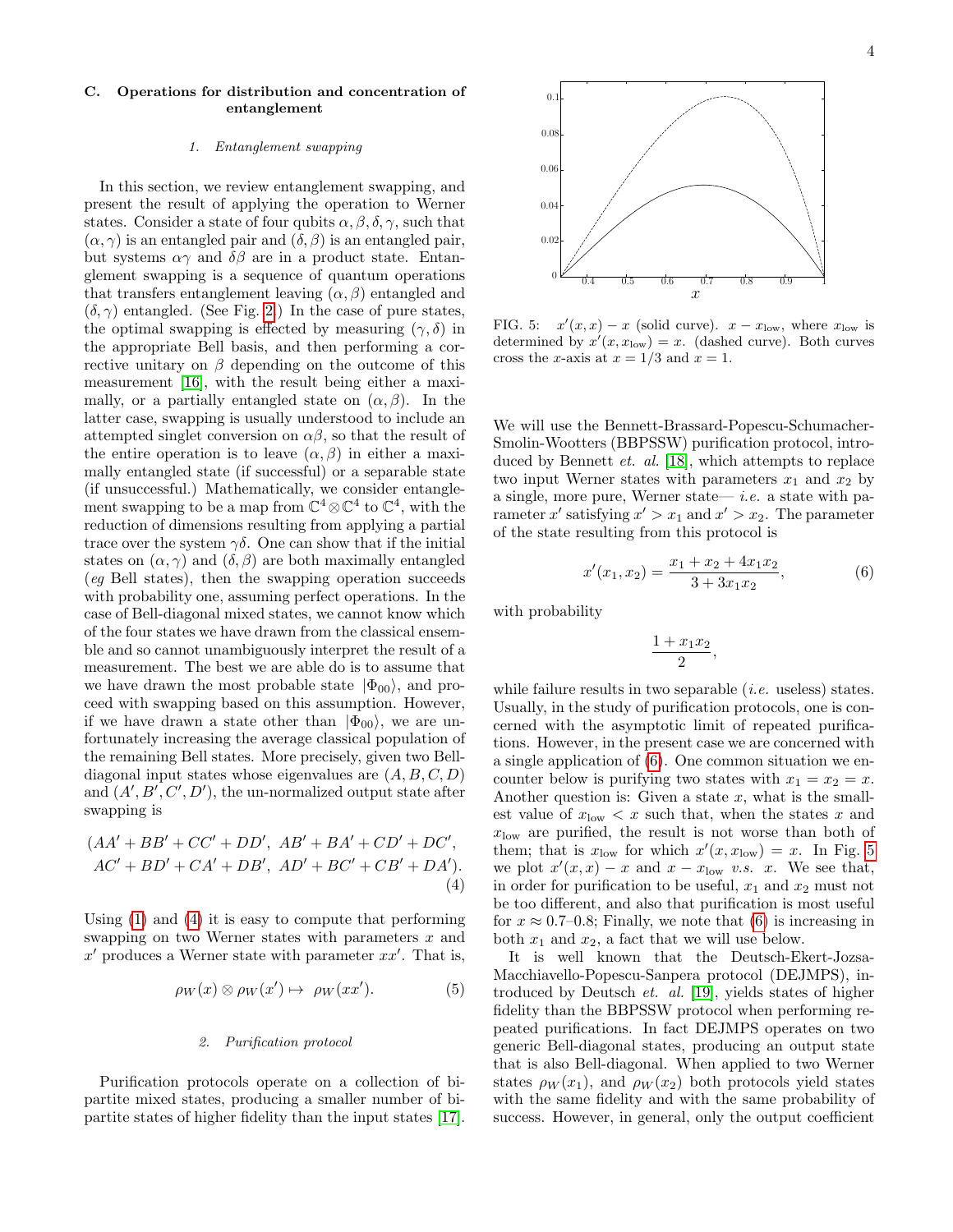of the  $|\Phi_{00}\rangle$  component is the same for the two protocols with the remaining three coefficients differing between the protocols. In the case that the two input states are a Werner state and a general Bell-diagonal state with largest eigenvalue  $A$ ,  $(4)$  gives a state with concurrence  $[(4A-1)x-1]/2$ . This result, together with the fact that the swapping [\(4\)](#page-3-0) is commutative and associative, imply that, for protocols using a single purification, the resulting concurrence is the same whether we use BBPSSW or DEJMPS. On the other hand, direct calculation shows that applying [\(4\)](#page-3-0) to two states, each of which is the result of purifying two Werner states, yields a state whose concurrence is improved with DEJMPS. In the present work, only the results in Sec. [IV D](#page-8-0) are non-optimal in this sense.

Finally, we mention that multiparticle recurrence [\[20\]](#page-16-18), and hashing [\[21\]](#page-16-19) protocols have been shown to be more efficient than protocols operating on two copies. Improvements have also been made by optimizing (in part by computer) over a large class of local unitaries [\[22\]](#page-16-20) rather than using the unitaries employed in BBPSSW and DE-JMPS. These protocols may give better results, but they are more opaque conceptually and less amenable to analysis. Furthermore, the gains shown in other contexts are rather modest. Thus, we do not consider these more complicated protocols here.

## <span id="page-4-0"></span>III. ENTANGLEMENT DISTRIBUTION PROTOCOLS

## A. Direct strategy

Our task is to entangle qubits on two selected nodes A, B of the network. The most naive approach is inspired directly by the quantum relay: perform repeated entanglement swappings along the chain of links in the shortest path  $P_{AB}$  connecting A and B using the procedure summarized in [\(5\)](#page-3-3). (See Fig. [3a](#page-1-2).) For instance, swapping the first two links replaces  $\rho_{1,2} = \rho_{2,3} = \rho_W(x)$  with one new link  $\rho_{1,3} = \rho_W(x^2)$ . We then swap the resulting link  $\rho_{1,3}$  with  $\rho_{3,4} = \rho_W(x)$ , yielding  $\rho_{1,4} = \rho_W(x^3)$ , and so on. Thus, after swapping along the  $n$  interior nodes in  $P_{AB}$  we obtain  $\rho_{AB} = \rho_W(x^n)$ . We call this scheme the direct strategy. It is somehow analogous to a classical problem of transmission on a noisy network with transmission probability x on each link. However, the analogy is not perfect because the classical transmission probability between A and B  $x^n$  is in principle useful for any  $x > 0$ , whereas in our quantum network any Werner state with  $x < 1/3$  is separable and thus useless as a resource for quantum information tasks. The concurrence of this direct strategy on a path of L links connecting nodes  $\alpha$ and  $\beta$  is

$$
C^{\text{Direct}}(\alpha, \beta) \stackrel{\text{def}}{=} C(x^L),
$$

using  $C$  defined in  $(2)$ .

## B. Quantum strategies

We may improve on the direct approach by using quantum mechanical operations to concentrate entanglement on the shortest path  $\mathcal{P}_{AB}$  connecting A and B. In particular, we employ purification schemes to transfer entanglement from neighboring paths to subpaths of  $\mathcal{P}_{AB}$ . This follows the general idea of concentrating entanglement along a "backbone" that we used in previous work [\[4\]](#page-16-21). But, in the present setting, we must introduce new techniques because we are not trying to generate Bell pairs, and we must treat random neighborhoods of the backbone. In what follows, these more complex strategies that exploit the network connectivity are called quantum, although it is clear that the direct protocol is also quantum.

## 1. Swapping and purifying

We begin by presenting the elementary combination of the purification and swapping protocols described above that we shall use in all of the protocols appearing below. Consider two paths, one of n links and the other of  $m+n$ links, with identical Werner states  $\rho_W(x)$  on each link, for instance, paths  $S$  and  $A$  in Fig. [3b](#page-1-2). We first perform entanglement swappings on each chain resulting in two states  $\rho_W(x^n)$  and  $\rho_W(x^{m+n})$  which share the nodes at their endpoints. We then purify these two states to obtain a Werner state with parameter given by

<span id="page-4-1"></span>
$$
p_x(n,m) = \frac{x^n + x^{m+n} + 4x^{2n+m}}{3 + 3x^{2n+m}},
$$
 (7)

the operation succeeding with probability

<span id="page-4-2"></span>
$$
\pi_x(n,m) = \frac{1 + x^{2n+m}}{2}.
$$
 (8)

It is not difficult to prove that [\(7\)](#page-4-1) only yields an improvement over swapping alone (*i.e.*  $p_x(n,m) > x_n$ ) if  $m < n.$ 

#### 2. Quantum strategy

Here we present the class of protocols that we study in the remainder of the paper. In subsequent sections, we will study particular cases of this class of strategies. These strategies yield a higher average concurrence than the direct strategy. Referring to Fig. [3a](#page-1-2), we say subpath for the segment S of  $\mathcal{P}_{AB}$  that we will purify. We say alternate path for a path  $\mathcal A$  disjoint from  $\mathcal P_{AB}$  that we use to purify the subpath  $S$ . To entangle a pair of nodes A and B, the protocol is as follows. (See Fig. [4.](#page-2-3))

1. Identify the shortest path  $\mathcal{P}_{AB}$  between A and B of length L. Or, if there is more than one shortest path, choose one of them.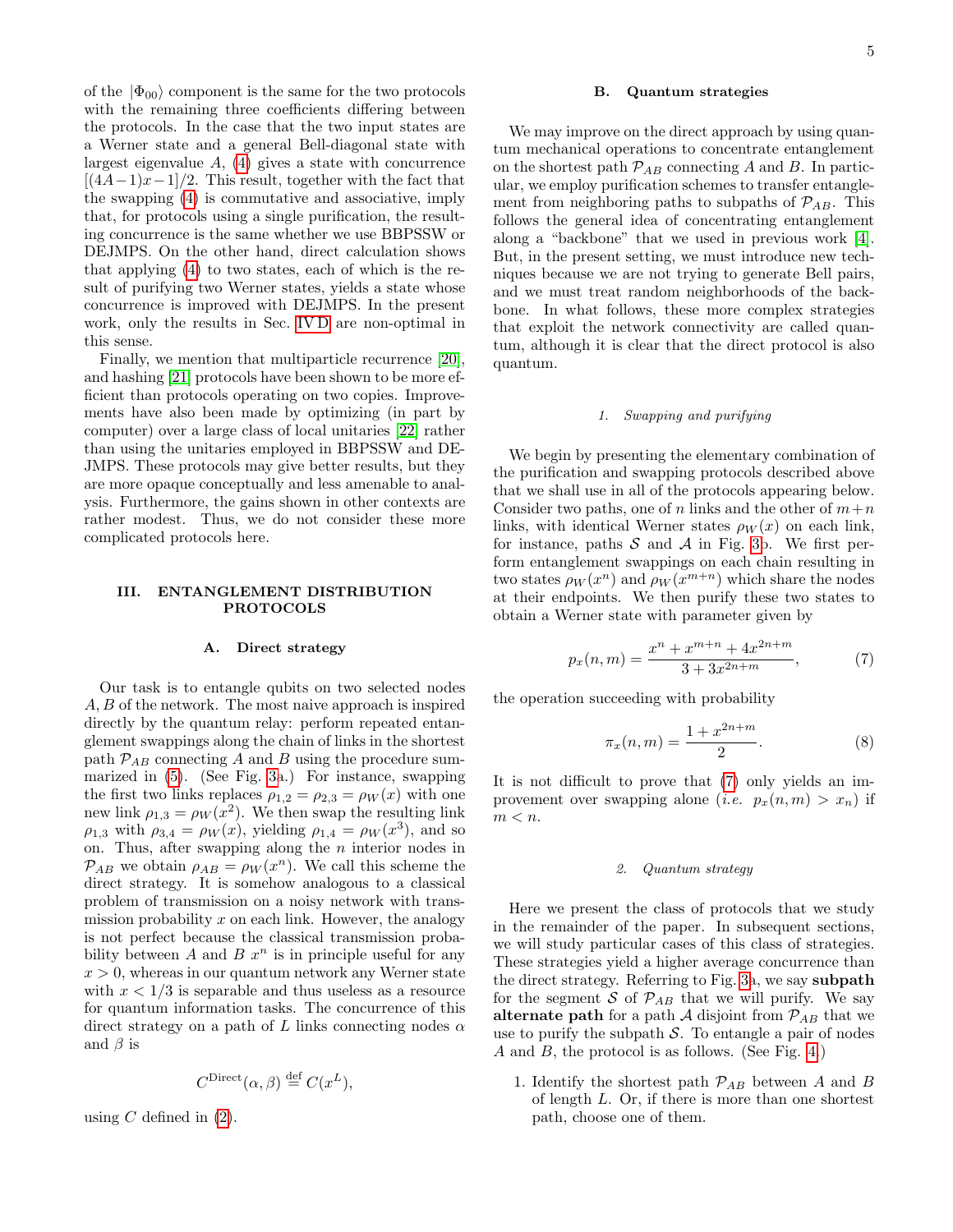- 2. Identify a subpath  $S_1$  of  $\mathcal{P}_{AB}$  with end nodes  $a_1$ ,  $b_1$  and length  $n_1$ , such that there is an alternate path  $A_1$  of length  $m_1 + n_1$  with  $0 < m_1 < n_1$ joining  $a_1$ ,  $b_1$  that is edge-disjoint with  $\mathcal{P}_{AB}$ . Note that we cannot have  $m_1 < 0$ , because this would imply, contrary to our assumption, that  $\mathcal{P}_{AB}$  is not a shortest path.
- 3. Repeat step 2 zero or more times, as shown in Fig. [3c](#page-1-2), finding subpaths of lengths  $n_i$  and  $m_i + n_i$ edge-disjoint from all previously identified paths. As depicted in Fig. [4\(](#page-2-3)b), we now have a collection of subpaths of lengths  $n_i$  and  $m_i + n_i$  together with subpaths of  $\mathcal{P}_{AB}$  for which there is no sufficiently short alternate path.
- 4. Perform entanglement swapping at each interior node on each of  $S_i$  and  $A_i$ , effectively replacing each path of length  $l$  with a single Werner state  $\rho_W(x^l)$ .
- 5. Purify each pair of states that resulted from a swapping on each pair of paths  $(\mathcal{S}_i, \mathcal{A}_i)$ , This results in a new path connecting  $A$  and  $B$  as shown in Fig.  $4(c)$  $4(c)$ .
- 6. Swap along the new path connecting  $A$  and  $B$  to create a new Werner state between A and B with parameter

$$
x' = p_x(n_1, m_1)p_x(n_2, m_2) \cdots x^{L-n_1-n_2-\cdots}.
$$

In the following discussion, we find it useful to remove the length L from all quantities with the following change of variables.

<span id="page-5-3"></span>
$$
y = x^{L}, \quad a_{i} = \frac{n_{i}}{L}, \quad b_{i} = \frac{m_{i}}{L}.
$$
 (9)

Note that  $y, a_i, b_i \in [0, 1]$ , and that  $a_i$  and  $b_i + a_i$  are now the fractional lengths of the subpath and alternate path, respectively. The average concurrence of this quantum protocol is then written

<span id="page-5-5"></span>
$$
C^{QM}(\alpha, \beta) \stackrel{\text{def}}{=} \prod_i \pi_y(a_i, b_i) C\left(y^{1 - \sum_j a_j} \prod_i p_y(a_i, b_i)\right),\tag{10}
$$

where  $i$  and  $j$  index the purifications in some arbitrary order, and we have used [\(7\)](#page-4-1) and [\(8\)](#page-4-2).

The choice of subpaths is not specified in the steps above, but is rather determined by the desired outcome. Below, we give explicit conditions on the choice of subpaths for optimizing different quantities: maximum size of interval in initial fidelity for which QM protocol is better;  $n$  that gives minimum initial fidelity (minimum x) for which QM protocol gives positive concurrence; allowed values n near  $L$  for which QM protocol is better; n that yields the highest concurrence for fixed  $x$ . These protocols can, in principle, be applied to any network.

The basic measure of success of the QM protocol given in steps 1–6 above is that it must give a better average concurrence than the direct approach. In the remainder of the paper we shall often be concerned with the increase in concurrence resulting from using a QM protocol. We denote this increase between nodes  $\alpha$  and  $\beta$  connected by a shortest path of length  $L$  by

<span id="page-5-4"></span>
$$
\Delta C(\alpha, \beta) = C^{\text{QM}}(\alpha, \beta) - C^{\text{Direct}}(\alpha, \beta)
$$
 (11)  
=
$$
C^{\text{QM}}(\alpha, \beta) - C(y).
$$

Likewise  $\Delta \bar{C}$  is  $\Delta C(\alpha, \beta)$  averaged over a network. We call the interval in  $x$  for which the protocol is successful in this sense (plus some reasonable criteria) the good interval. The good interval is determined by the following criteria.

• Each pair of subpath and alternative path must give an improvement in fidelity after purification. That is,

<span id="page-5-0"></span>
$$
p_y(a_i, b_i) > y^{a_i},\tag{12}
$$

if it succeeds. This requirement is necessary to avoid protocols which are advantageous, but would be even better if this particular purification were omitted.

• For  $y < 1/3$ , the QM protocol must give a concurrence greater than zero. That is,

<span id="page-5-1"></span>
$$
y^{1-\sum_{i} a_i} \prod_{i} p_y(a_i, b_i) > \frac{1}{3}.
$$
 (13)

We call the root of the corresponding equality  $y_1^*$ .

• For  $y > 1/3$ , the average concurrence of the quantum protocol must be greater than the concurrence of the direct protocol. That is

<span id="page-5-2"></span>
$$
\Delta C(\alpha, \beta) > 0. \tag{14}
$$

We call the root of the corresponding equality  $y_h^*$ . One can show that [\(12\)](#page-5-0) and [\(13\)](#page-5-1) give lower bounds on  $y$ , while [\(14\)](#page-5-2) gives an upper bound on  $y$ . Physically this can be seen as follows. If the quantum protocol gives positive concurrence for some value of y, then it will continue to do so for larger values of y (this also follows from the fact that  $(6)$  is increasing in both arguments). At the upper bound, the effectiveness of the purification is decreasing with increasing  $y$  (as seen in Fig. [5\)](#page-3-2), but the probability of success does not increase fast enough to make up for the decrease in the resulting Werner parameter.

Finally, we note that the case in which the input parameter  $y < 1/3$  (that is  $x < (1/3)^{1/L}$ ) is especially interesting. In this case, the QM protocol is not only better on average, but is better in a stronger sense in that  $C^{\text{Direct}}$ vanishes for  $y < 1/3$ .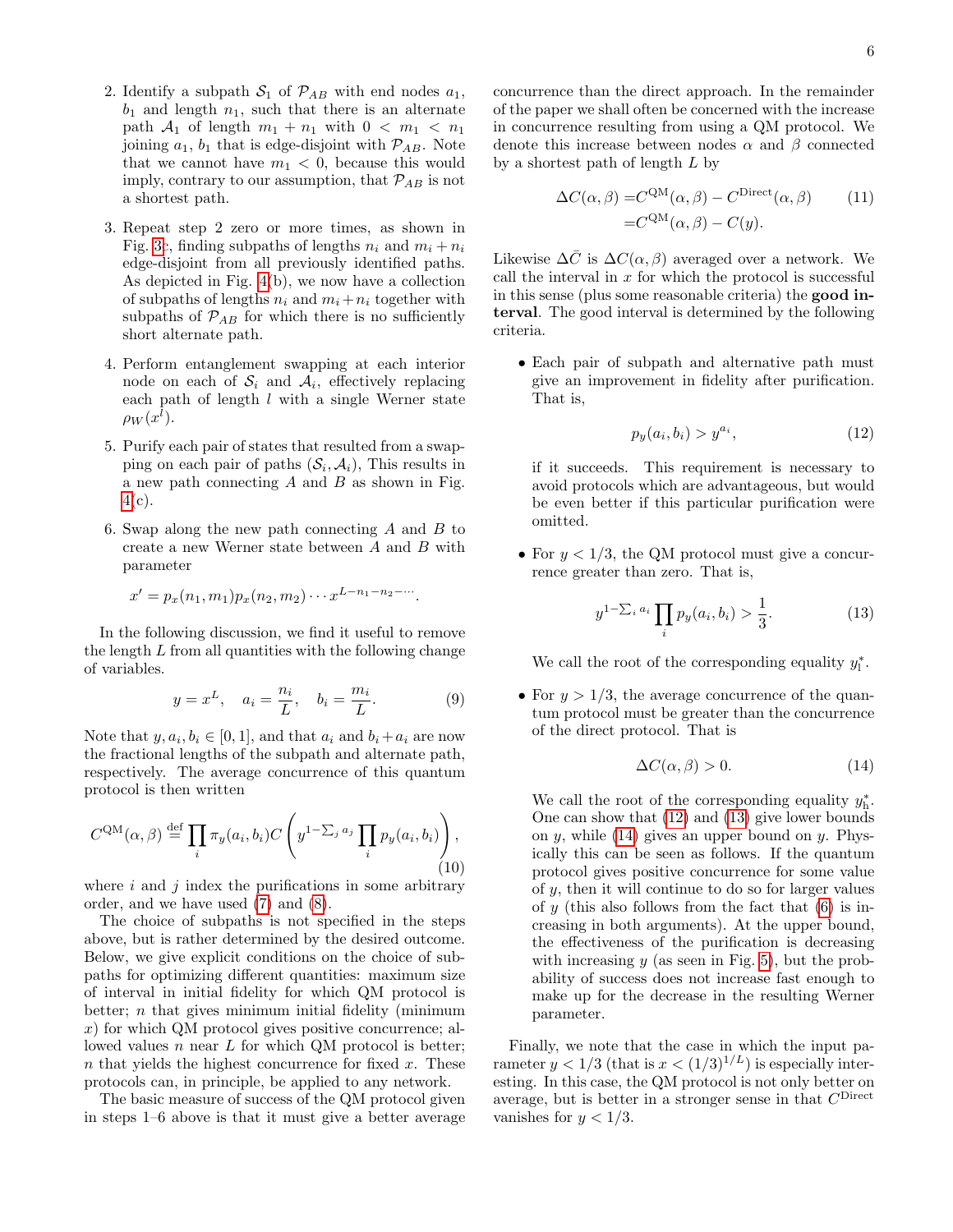# <span id="page-6-0"></span>IV. ANALYSIS OF QM PROTOCOLS

#### A. Generic form of constraints

In this section, we present the constraints in a form that does not provide additional insight, but is useful for later calculations. The constraints  $(12),(13)$  $(12),(13)$  $(12),(13)$ , and  $(14)$ determining the endpoints of the good interval are each of the form

<span id="page-6-2"></span>
$$
f(y,\lbrace d_i \rbrace) = \sum_{j} K_j y^{c_{j,0} + \sum_{i} c_{j,i} d_i} > 0, \qquad (15)
$$

where  $\{d_i\}$  is a relabeling of all of the  $a_i$  and  $b'_i$ , and K and  $c_{j,i}$  are some numbers depending on  $\{d_i\}$  the particular constraint. We are not interested in the details of this formula, but we use it as a tool for calculating quantities appearing below. The end-points of the good interval are determined by the root,  $y^*$  between 0 and 1 of  $f(y^*, \{d_i\}) = 0$ . The end-point determined by [\(15\)](#page-6-2) is thus given by

$$
x^* = y^{*\frac{1}{L}}.
$$

We denote by  $\hat{y}$  the root of

<span id="page-6-4"></span>
$$
f(\hat{y}, \{d_i = 0\}) = 0. \tag{16}
$$

The last expression is useful for computing perturbations around the solution of equations of constraint that are formulated such that all parameters vanish.

#### B. Properties of constraints

These properties hold for all protocols described by the six-step procedure above.

- Consider for the moment just a single subpath of fractional length a and the alternate path of fractional length  $a + b$ . We ask which is better: swapping along the subpath and ignoring the alternate path, or swapping along each of them and purifying the result. The threshold at which purifying yields a Werner parameter equal to the input is described by  $\Delta p_y(a, b) = p_y(a, b) - y^a = 0$ , which defines the threshold in each of the parameters  $a, b$ , and y implicitly as a function of the other two. This equation is easiest to analyze if it is reparameterized as  $\Delta p_y(a, ca) = 0$ , that is, by eliminating b via  $b = ca$ . The parameter c is also interesting because it gives the fractional excess length of the alternate path relative to the subpath. It is not difficult to prove that:
	- i) The threshold c is given by  $c = c(y^a)$  where

$$
c(z) = \ln (2[1 + 4z - 3z^2]^{-1}) \ln^{-1}(z). \tag{17}
$$

ii)  $c(z)$  takes valid values (*i.e.* non-negative and real) only on  $z \in [1/3, 1]$  where we define  $c(1)$  by  $\lim_{z\to 1} c(z) = 1.$ 



 0.6 0.7 0.8 0.9 1

a

<span id="page-6-3"></span>FIG. 6: Roots of  $\Delta C_{a,b}^{\text{SPP}}(y) = 0$  from [\(20\)](#page-7-0) as a function of  $y$  and  $a$  for various values of  $b$ . From the outermost to innermost curve the values of  $b$  are  $0, 0.01, 0.07, 0.11, 0.135$ . Curves are determined from closed-form solutions  $a = a(y, b)$ with the roots for  $b = 0$  in particular given by [\(21\)](#page-7-1) and [\(22\)](#page-7-2). The region inside the closed curves is where  $\Delta C_{a,b}^{\text{SPP}}(y) > 0$ and thus SPP is advantageous. The curve cutting through the closed curves is  $y^a = 2y$  and maximizes  $\Delta C_{a,b}^{\text{SPP}}(y)$  with respect to a.

*iii*)  $c(z)$  increases monotonically in  $z = y^a$ , so that the threshold c increases(decreases) monotonically in  $y(a)$ .

iv) The difference in Werner parameter  $\Delta p_y(a, ca)$ is maximized by  $c = 0$  for any fixed z, but is maximized by non-trivial  $z$  for fixed  $c$ . For instance,  $\Delta p_y(a, 0)$  maximized over z is approximately 0.05 and is given by a root of  $3z^4 + 8z^2 - 8z + 1$  with numerical value  $z \approx 0.69$ .

- Because the map  $(9)$  from  $y^*$  to  $x^*$  is monotonic, the order of end-points of the good interval is preserved as L varies. In fact, the intervals are compressed with increasing L. Thus, we only need to analyze the rescaled inequalities.
- The two roots determined by [\(13\)](#page-5-1) and [\(14\)](#page-5-2) coincide at  $y^* = 1/3$ . This is because  $C^{\text{Direct}}(y)$  vanishes for  $y \leq 1/3$ , and increases continuously for  $y >$  $1/3$ . Thus  $y = 1/3$  is the threshold above which subtracting  $C^{\text{Direct}}(y)$  from  $C^{\text{QM}}$  is necessary to evaluate whether the QM protocol is useful.
- It can be proved that the largest absolute increase ∆C for the QM protocols compared to the direct, occurs at  $y = 1/3$  for all protocols, that is, the largest  $y$  for which the direct protocol gives  $C^{\text{Direct}} = 0$ . This is shown in Fig. [7.](#page-7-3)

## <span id="page-6-1"></span>C. The single purification protocol

We consider here the case of only a single purification (the single purification protocol [SPP] ) in which we iden-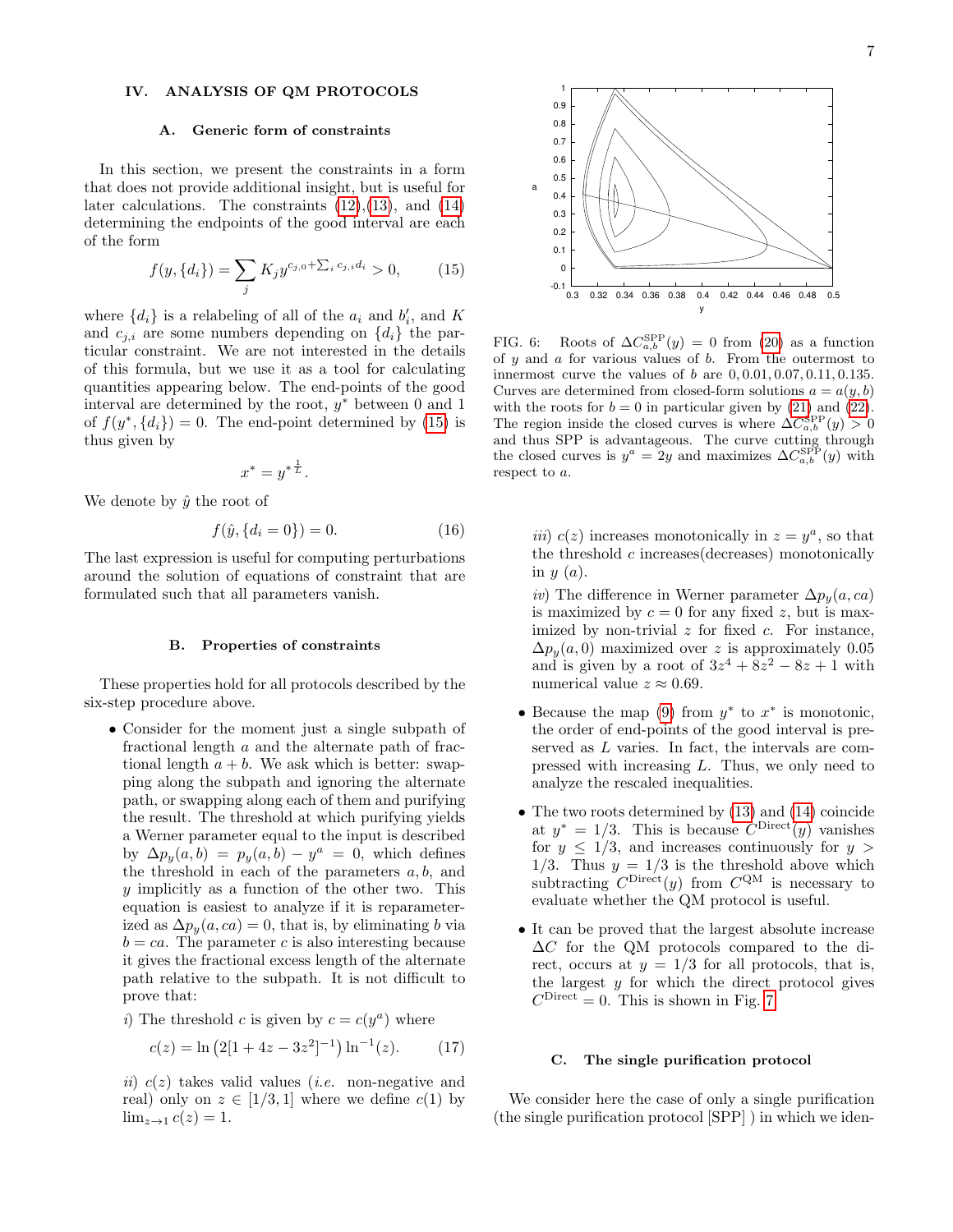

<span id="page-7-3"></span>FIG. 7: Average concurrence as a function of scaled Werner parameter y. The solid curve is  $C_{0.409,0}^{\text{SPP}}$  which corresponds to the minimum (at  $a = 0.409$ ) of the leftmost curve for  $b = 0$ in Fig. [6.](#page-6-3) The dashed curve is  $C^{\text{Direct}}$ . Note  $\Delta C > 0$  for  $y_1^* < y < y_h^*$ . The lower limit  $y_1^*$  is determined by the largest value of y where  $C^{QM} = 0$ . The upper limit  $y_h^*$  is where the curves coincide.



<span id="page-7-5"></span>FIG. 8: Concurrence from single purification QM protocol vs.  $a = n/L$ . For  $b = 0$  and  $y = 1/3$ . This corresponds to the dotted line in Fig. [6.](#page-6-3) To produce the maximum concurrence, the optimal fractional size of the subpath is  $a \approx 0.369$ . The curve is generated by setting  $b = 0$  in [\(20\)](#page-7-0), and plotting  $C(y =$  $1/3$ ) vs.  $a$ .

tify only a single subpath and alternative path pair. This situation is shown in Fig. [3b](#page-1-2). We analyze the protocol finding optimal values according to the most interesting metrics. In this case there is only one factor in each of the products in [\(13\)](#page-5-1) and [\(14\)](#page-5-2), while it is easy to see that [\(12\)](#page-5-0) is redundant. Then [\(13\)](#page-5-1) and [\(14\)](#page-5-2) become

<span id="page-7-4"></span>
$$
y^{1+b} + 4y^{1+a+b} - y^{2a+b} - g(y) > 0,\tag{18}
$$

where

$$
g(y) = \begin{cases} 1 - y & \text{for } y < 1/3 \\ 5y - 1 & \text{for } y \ge 1/3. \end{cases}
$$
 (19)

In accordance with the discussion above, we require  $y, a, b \in (0, 1)$ . We call the roots of [\(18\)](#page-7-4) for  $y < 1/3$ 



<span id="page-7-6"></span>FIG. 9: Region in ab-plane for which the single purification QM protocol is better than direct  $(\Delta C_{a,b}^{\text{SPP}}(y) > 0)$ , for several values of y. [See [\(20\)](#page-7-0).] Curves are labeled with corresponding value of y. The good area lies below each curve. For  $y <$  $1/3$ , curves with increasing y (dashed lines) entirely enclose previous areas. For  $y > 1/3$  the same holds for decreasing y. The enclosed areas vanish at the smallest  $y_1^* \approx 0.309$  and the largest  $y_h^* = 1/2$ . The curves are determined from closed-form solutions  $b = b(y, a)$  of the roots of [\(20\)](#page-7-0).

and  $y \geq 1/3$ ,  $y_1^*$  and  $y_1^*$ , respectively. Explicitly, the increase in concurrence gained from using SPP is

<span id="page-7-0"></span>
$$
\Delta C_{a,b}^{\rm SPP}(y) = \frac{1}{4} \left\{ y^b \left[ 4y^2 + y - (y^a - 2y)^2 \right] - g(y) \right\}.
$$
\n(20)

Inspecting  $(20)$ , we see that for fixed y and independently of b,  $\Delta C_{a,b}^{\text{SPP}}(y)$  is maximized for a solving  $(y^a - 2y)^2$ . If we further maximize over  $b$  and  $y$ , it is not hard to see that  $\Delta C_{a,b}^{\rm SPP}(y)$  assumes a maximum value of 1/36 at  $b = 0, y = 1/3$  and  $a = (\log(3) - \log(2))/\log(3)$ . To further illustrate the behavior of [\(20\)](#page-7-0), we consider the simplest case when  $a = n/L$ ,  $b = 0$ , that is, the shortest path and the alternate path are of the same length. The roots of  $(20)$  solved for a are

<span id="page-7-1"></span>
$$
a(y) = 0, \quad a(y) = \frac{\log(4y - 1)}{\log(y)}, \tag{21}
$$

for  $y \geq 1/3$ , and

<span id="page-7-2"></span>
$$
a(y) = \frac{\log\left(2y \pm 2\sqrt{\left(y - \frac{\sqrt{5}-1}{4}\right)\left(y + \frac{\sqrt{5}+1}{4}\right)}\right)}{\log(y)}, \quad (22)
$$

for  $y < 1/3$ . In particular, we see that the point where the roots  $(22)$  coincide gives the value of a representing the lowest lower bound  $y_1^*$  on y and is given by  $a =$  $1 + \ln 2 / \ln((\sqrt{5} - 1)/4) \approx 0.409$ , with (See Fig. [6.](#page-6-3))

<span id="page-7-7"></span>
$$
y_1^* = (\sqrt{5} - 1) / 4 \approx 0.309. \tag{23}
$$

Thus, this is the optimum value of a to allow the QM protocol to succeed with minimum initial fidelity. On the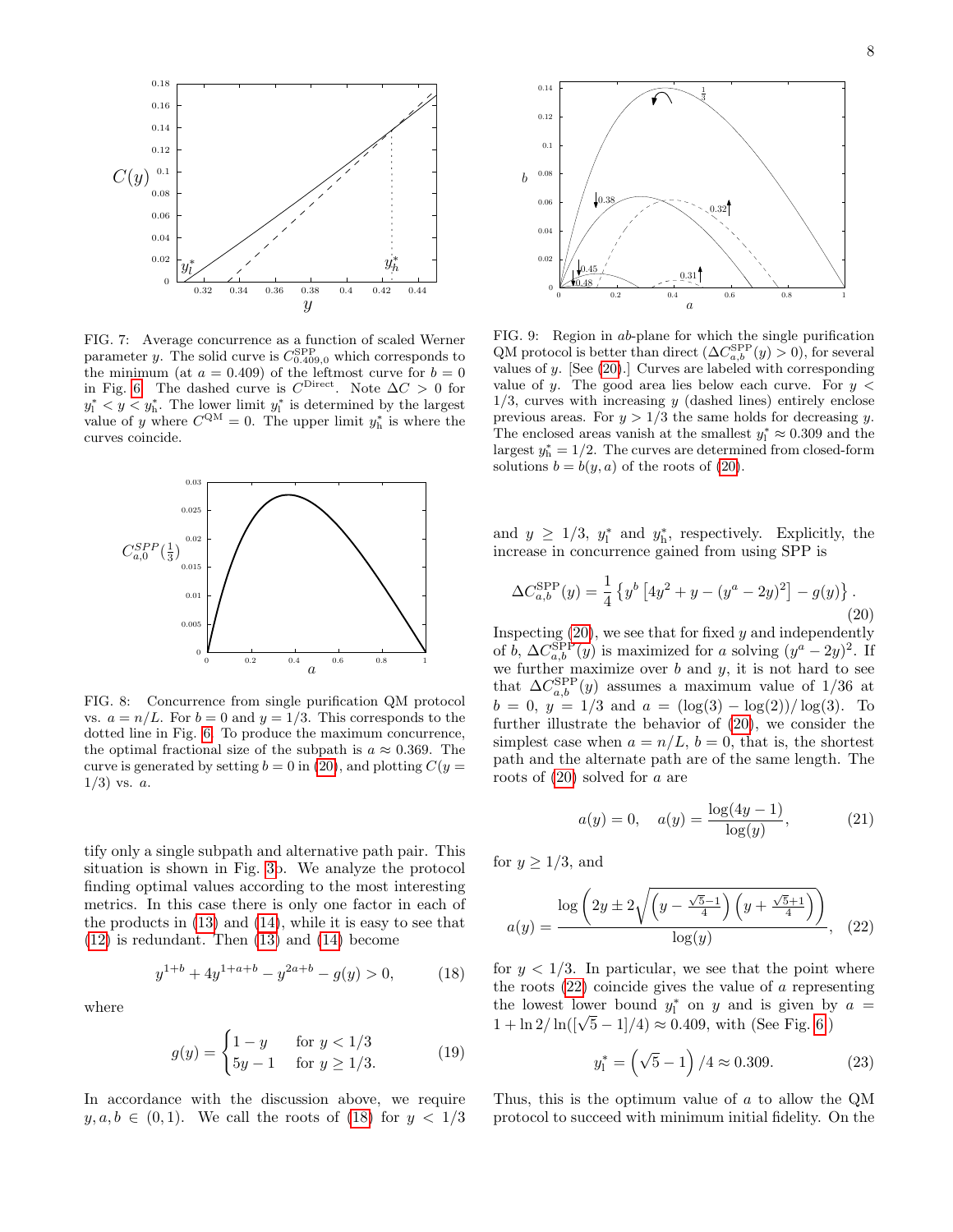other hand, the roots [\(21\)](#page-7-1) coincide at the largest allowed value of y,

<span id="page-8-4"></span>
$$
y_h^* = \frac{1}{2}.\tag{24}
$$

Inspecting [\(21\)](#page-7-1) and [\(22\)](#page-7-2) we also see that the largest good interval in  $y$  is obtained for purifying the shortest subpath, *i.e.* as  $a \rightarrow 0$ . However, the improvement in concurrence also vanishes in this limit. (See Fig. [8\)](#page-7-5). Also note, as shown in Fig. [8,](#page-7-5) that the value of a that maximizes the concurrence is different from the value that allows minimum initial fidelity as computed above.

We now turn to the case  $b \neq 0$  (That is, alternate path is longer than subpath.) Swapping with a single purification is in every way worse than if  $b = 0$ . This follows from noting that the only effect on SPP of increasing  $b$  is to introduce a more weakly entangled state as one of the inputs to the purification. In particular, there is a value of  $a = n/L$  above which the QM scheme offers no improvement for any value of y. One can further show that the maximum value of b allowing positive  $\Delta C_{a,b}^{\rm SPP}(y)$  is  $b = \log(7/6)/\log(3) \approx 0.14$ . The region in the *ab*-plane for which the single purification protocol yields an improvement is shown in Fig [9.](#page-7-6)

## <span id="page-8-0"></span>D. Multiple purifications

Having analyzed the case in which we are allowed a single purification, we now turn our attention to the opposite extreme of unlimited purifications. We partition a fraction  $\alpha$  of the shortest path into n subpaths of equal length and purify each subpath with an alternate path of equal length. We ask how this protocol performs as  $n \to \infty$  and find that the increase in concurrence tends to a limit, with a lower bound on y for which the protocol is good given by  $y = (1/3)^{3/(3-\alpha)}$ .

Consider *n* subpaths  $S_i$  of  $\mathcal{P}_{AB}$  of lengths  $a_i$ , not necessarily covering all of  $\mathcal{P}_{AB}$ , each of which has a corresponding alternative path  $A_i$  also of length  $a_i$  (See Fig [3c](#page-1-2).) We first swap along each subpath and alternative path, then purify the resulting pairs. Finally, we swap along the all the remaining internal nodes. In this case we obtain from [\(13\)](#page-5-1) the inequality for  $y_i^*$ ,

$$
3\left(\frac{2}{3}\right)^n y \prod_i (1+2y^{a_i}) - \prod_i (1+y^{2a_i}) > 0.
$$

Likewise the inequality for  $y_h^*$  obtained from [\(14\)](#page-5-2) is

$$
\left(\frac{1}{6}\right)^n \left[2^n 3y \prod_i (1+2y^{a_i})-3^n \prod_i (1+y^{2a_i})\right] - 3y + 1 > 0
$$

In order to investigate the case of purifying many pairs of short paths, we choose the simplest case, setting  $a_i = a$ for all i and  $a = \alpha/n$ . That is, we consider purifications on a fraction  $\alpha$  of  $\mathcal{P}_{AB}$ , in which we purify n pairs



<span id="page-8-3"></span>FIG. 10: Constraints on  $y$  for multiple purifications with  $n = 1, 3, \infty$ . The solid curves are  $y_1^*$ . The dashed curves are  $y_h^*$  from the roots of [\(26\)](#page-8-1).  $y_l^*$  for  $n \to \infty$  is taken from [\(25\)](#page-8-2), while all other roots are determined numerically. The values of y between each pair of solid and dotted lines are the good interval, ie. those for which the QM scheme is better than direct for the corresponding value of n.

of paths, with each path of rescaled length  $\alpha/n$ . The inequality for  $y_1^*$  is then

$$
3\left(\frac{2}{3}\right)^n y \left(1+2y^{\frac{\alpha}{n}}\right)^n - \left(1+y^{\frac{2\alpha}{n}}\right)^n > 0.
$$

The limit of the solution of the corresponding equality as  $n \to \infty$  is

<span id="page-8-2"></span>
$$
y_1^* = (1/3)^{3/(3-\alpha)}.\t(25)
$$

One can show that the inequality for  $y_h^*$  as  $n \to \infty$  is

<span id="page-8-1"></span>
$$
3y^{\frac{2\alpha}{3}+1} - y^{\alpha} - 3y + 1 < 0,\tag{26}
$$

which we solve numerically. The results are presented in Fig. [10,](#page-8-3) together with the same curves for a single purification and three purifications. We saw that the value of  $\alpha$  giving the minimum possible initial entanglement for a single purification is strictly between 0 and 1. However, for two or more purifications, the minimum is at  $\alpha = 1$  (this can easily be proven, as well). Thus, if the goal is for the protocol to work for the smallest possible initial entanglement, then performing purifications along the entire path is best in the present case. Also, both  $y_1^*$ and  $y_h^*$  decrease with increasing n, with the lowest initial entanglement possible giving non-zero concurrence  $y = (1/3)^{3/2} \approx 0.19$  for for  $\alpha = 1$  and  $n \to \infty$ . This result demonstrates that for multiple purifications the best protocol performs as many purifications on short subpaths as possible, rather than fewer purifications on longer subpaths. In this sense, purifying before swapping is favorable. It seems very likely that the asymptotic limit mentioned above is the best one can do (with our two allowed operations) without resorting to using previously purified links in further purifications.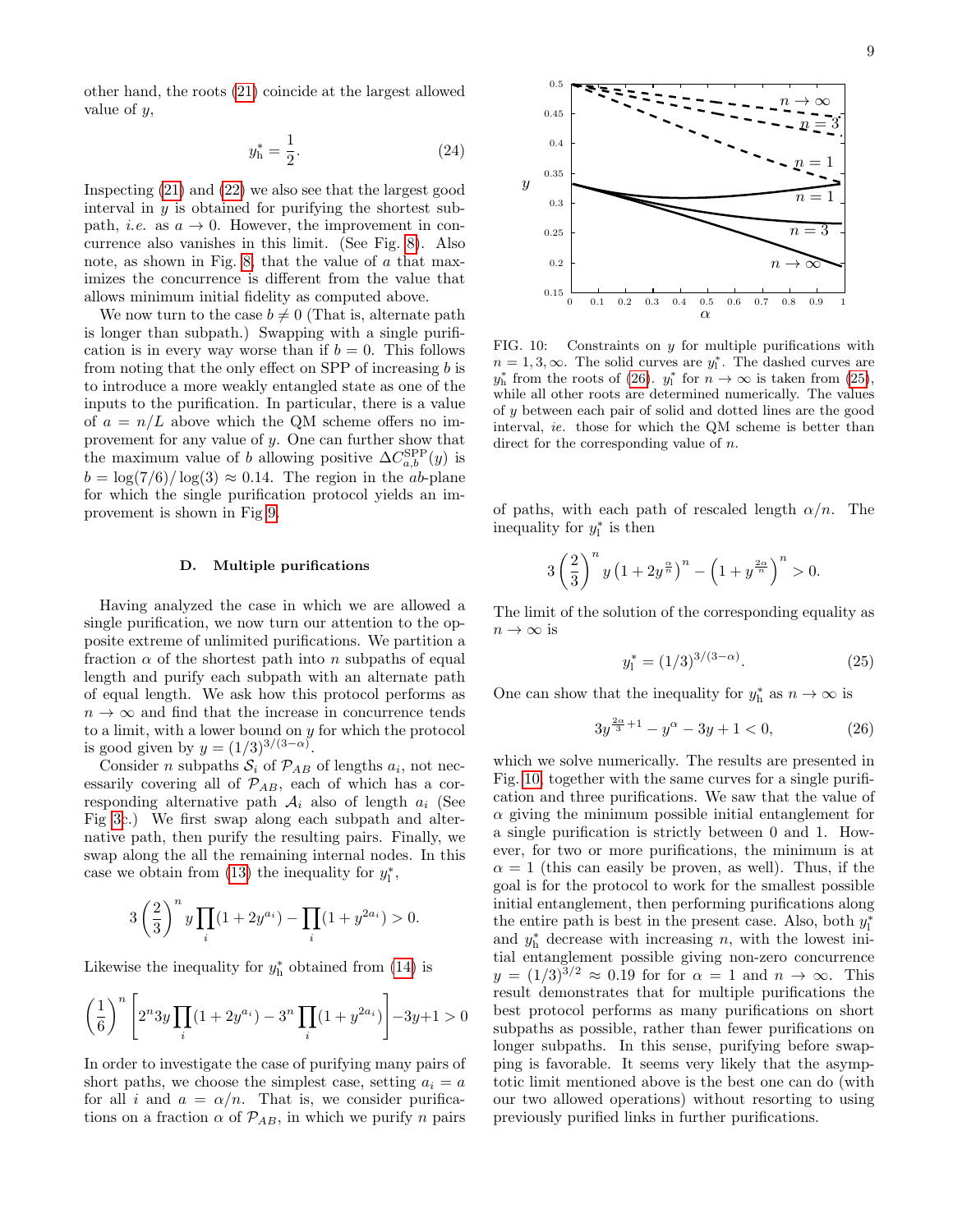# E. Asymptotic form of constraints

Here we consider the form of the generic inequalities of constraint  $(15)$  for large L, in order to find simple expressions for the roots, which in turn give the endpoints of the interval where the quantum protocol is advantageous. We must take care, however, because we have some choices when taking this limit. We consider two different classes of limits. The first choice is one in which we ignore the rescaled equations so that L becomes large with  $n_i$  fixed. In other words, we are holding the lengths of the subpaths constant as  $L$  becomes large. In this case, we find that the leading nontrivial term in the root is of second order in  $1/L$ . The other choice is to let L become large with  $a_i = n_i/L$  constant. In this case, the rescaled equations are unchanged in the large L limit so we only have to look at the asymptotic form of the rescaling  $y = x^L$ . Thus, for large L with  $a_i$  held constant, the roots are given by  $x^* \approx 1 + \ln y^* / L$  so that the interval between two constraints decays as  $1/L$ . That is, the length of the good interval in x decreases as  $1/L$ ,

$$
x_2^* - x_1^* \approx \frac{1}{L} (\ln y_2^* - \ln y_1^*).
$$

Now we treat the case of holding  $n_i$  fixed. We proceed by first taking the small  $a_i$  limit of the rescaled equations, followed by the large L limit of the inverse scaling  $x =$  $y^{1/L}$ . An expansion of the LHS of [\(15\)](#page-6-2) to first order in both  $y$  and  $a_i$  gives

$$
y^* = \hat{y} - \frac{\sum_i a_i \partial_{a_i} f(\hat{y}, \{\mathbf{0}\})}{\partial_y f(\hat{y}, \{\mathbf{0}\})},
$$

where  $\hat{y}$  is the root of [\(16\)](#page-6-4). Replacing  $a_i$  by  $n_i/L$  and using  $(a + b\epsilon)^{\epsilon} = a^{\epsilon} + (b/a)\epsilon^2 + O(\epsilon^3)$  we find to second order in 1/L

<span id="page-9-1"></span>
$$
x^* = y^{*\frac{1}{L}} = \hat{y}^{\frac{1}{L}} - \frac{\sum_{i} n_i \partial_{a_i} f(\hat{y}, \{\mathbf{0}\})}{L^2 \hat{y} \partial_y f(\hat{y}, \{\mathbf{0}\})}
$$
  
= 
$$
\hat{y}^{\frac{1}{L}} - \frac{\ln \hat{y} \sum_{j} \sum_{i=1} K_j n_i c_{j,i} \hat{y}^{c_{j,0}}}{L^2 \sum_{j} K_j c_{j,0} \hat{y}^{c_{j,0}}},
$$
(27)

where [\(15\)](#page-6-2) was used to compute the final line. Before proceeding to examples, we make two remarks on the expansions. *i*) for some values of the parameters  $n_i$ , the numerator in [\(27\)](#page-9-1) vanishes so the that the leading term in  $1/L$  in the length of the good interval is of order three.  $ii)$  In some cases, we want to find the limit  $(27)$  for only a subset of  $\{a_i\}$ , with the others held constant. In this case we simply remove some of the  $a_i$  from the sums.

There are several protocols in which these limiting cases are of interest. We mention two of them. Consider for example a network disordered in such a way that most shortest paths have nearly the same length (namely L). That is, if the shortest path between A and B is of length L, then the available subpaths and alternate paths are most probably of length near L. Furthermore, we reconsider the scenario in Sec. [IV C](#page-6-1) of a single purification,

writing  $|\mathcal{S}| = L - q$  and  $|\mathcal{A}| = L - r$  with L large and q and r fixed. Thus q and r represent small deviations in the length of available subpaths and alternate paths respectively. In this case, we define  $\alpha = q/L$ ,  $\beta = r/L$ , and make the substitutions  $a = 1 - \alpha$ ,  $b = -\beta$  in [\(18\)](#page-7-4), and compare the result with [\(15\)](#page-6-2) taking  $\{d_i\} = \{\alpha, \beta\}$ to find the parameters  $c_{i,i}$ . Applying [\(27\)](#page-9-1), we find the interval

$$
\hat{x} - \frac{\ln 3}{L^2} (3q - 2r) < x < \hat{x} + \frac{\ln 3}{3L^2} (3q - 2r).
$$

Thus (assuming the roots are analytic in  $1/L$ ) only for  $q/r > 2/3$ , does a a good interval exist for large L.

In the single and multiple purification schemes above, we saw that the optimal length of the alternate path  $A$  is the same as that of subpath  $S$ , that is  $m = 0$ . However, an alternate path of length exactly  $n$  will not be available in general. The lowest order fluctuation in the upper limit of the good interval, as m varies about 0, is studied by examining the small b limit, with the result

$$
y^* = \hat{y} + \frac{m \ln \hat{y}(-\hat{y} + 4\hat{y}^{1+a} - \hat{y}^{2a})}{L^2(\hat{y} + 4(1+a)\hat{y}^{1+a} - 2\hat{y}^{2a})}
$$

.

## <span id="page-9-0"></span>V. APPLICATION OF SINGLE PURIFICATION PROTOCOL TO ERDÖS–RÉNYI MODEL

We consider the Erdös–Rényi (ER) random graph  $[23,$ [24\]](#page-16-23) because it is easier to analyze than more complicated random graphs and gives us insight into the behavior of the purification protocols on more complicated graphs. In particular, we want to compute the average concurrence under the single purification protocol (SPP) of section [IV C](#page-6-1) on the ER graph. The ER model is constructed as follows. Begin with the complete graph of  $N$  nodes and  $N(N-1)/2$  edges and then delete each edge independently with probability  $1 - p$ . Before proceeding, we simplify the notation below by introducing  $m' = n + m$ so that the alternate paths are of length  $m'$ . In the following, we call  $\sigma_L(p)$  the density of shortest paths of length L and  $\eta_{L,n,m'}(p)$  the density of SPPs of the given parameters (that is, the fraction of pairs of nodes that admit this SPP). In general there is more than one possible position for the subpath of length  $n$  along the SP of length L, and  $\eta_{L,n,m'}(p)$  includes an average over these positions. The most important results in this section are

- At low bond densities (small  $p$ ) the density of SPPs characterized by  $L, n, m'$  is proportional to the product of the densities of shortest paths of length L and length m'. That is  $\eta_{L,n,m'} \propto \sigma_L \sigma_{m'}$ . The constant of proportionality is determined by the number of positions for the subpath.
- At high bond density  $\eta_{L,n,m'} \sim \sigma_L$ ; that is, most subpaths have an available alternate path.
- At the critical point  $Np = 1$ , and as N increases, all shortest paths are equally likely and the network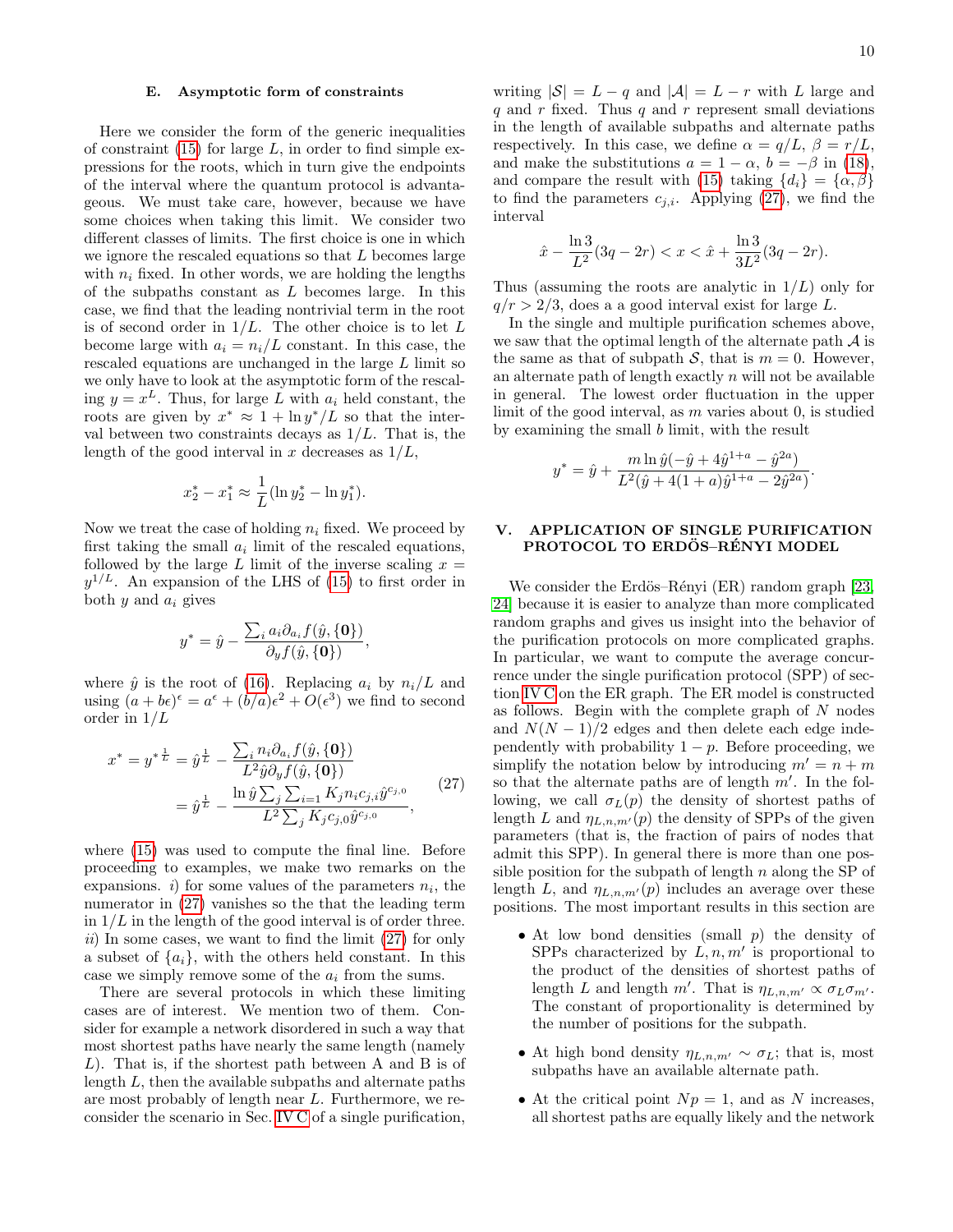contains a number of each possible SPP of order 1. As N becomes large and the Werner parameter is near 1, that is,  $1 - x$  is small, the concurrence gained by applying all the SPPs is  $\Delta \bar{C} \sim A N^{-2} (1 (x)^{-4}$  where A is a constant that is easily computed numerically.

As we saw above, the SPP configurations can be partially characterized by the numbers  $(L, n, m')$  giving the lengths of the shortest path, the subpath, and the alternate path, respectively. In order to compute the average concurrence for a particular value of Werner parameter x, we need to know the densities for various  $L, n, m'$  of the shortest paths admitting SPP that are beneficial for this value of x. It would greatly simplify understanding the protocol on complex networks if we could write the densities of the SPPs in terms of simpler and better known quantities, such as the distribution of shortest paths. To pursue the connection between these quantities, we compute below the density of all SPPs on the ER network in the small  $p$  limit and see that in this limit, the density of an SPP characterized by  $L, n, m'$  is proportional to the product of the density of shortest paths of length  $L$  and the density of shortest paths of length  $m'$ . That is,  $\eta_{L,n,m'}(p) \approx g(L,n) \sigma_L(p) \sigma_{m'}(p)$ . The factor g is discussed below. On the other hand, we argue that, as  $p \rightarrow 1$ , the density of SPPs with fixed  $L, n, m'$  is given simply by  $\eta_{L,n,m'}(p) \approx \sigma_L(p)$ . (That is, nearly all shortest paths admit SPP). Between these two limits densities are more difficult to compute. One might expect similar behavior on other networks that have few connections (small  $p$  on the ER network), or many connections (large p), but we have not yet studied other networks in detail.

#### A. Low Bond Density

In the limit of low bond density p, the numbers  $L, n, m'$ are enough to compute the density of the corresponding SPP. We take  $p$  to be small enough that two or more SPPs are unlikely to be available for a single pair of end point nodes A and B. The probability for the SPP configuration is

<span id="page-10-2"></span>
$$
\eta_{L,n,m'}(p) = g(L,n)p^{L+m'} \frac{(N-2)!}{(N-L-m')!} + \mathcal{O}(p^{L+m'+1}),
$$
\n(28)

or  $\eta_{L,n,m'}(p) \sim g(L,n)p^{L+m'}N^{L+m'-2}$  for large N, where

<span id="page-10-3"></span>
$$
g(L,n) = \begin{cases} L-n+1 & \text{for } m' \neq n, \\ (L-n+1)/2 & \text{for } m'=n, \end{cases}
$$
 (29)

is computed in Appendix [B.](#page-14-1) Similarly, we can show

$$
\sigma_L(p) = p^L \frac{(N-2)!}{(N-L-1)!} + \mathcal{O}(p^{L+1}),
$$

or  $\sigma_L(p) \sim p^L N^{L-1}$  for large N. It follows that  $\eta_{L,n,m'}(p) \sim g(L,n) \sigma_L(p) \sigma_{m'}(p)$  in this limit.

11



0.4

<span id="page-10-1"></span>FIG. 11: Density of single path purifications  $\eta_{3,2,2}$  for  $L =$  $3, n = 2, m' = 2$ , on Erdös–Rényi graph with  $N = 200$ . Points are MC data. Curve for smaller  $p$  is small the  $p$  expansion  $p^{5}(N-2)(N-3)(N-4)$ . Curve for larger p is the asymptotic formula  $(1-p^2)^{N-2}(1-p)$ . The small and large p regions are shown in more detail using the same data in Figs. [12](#page-10-0) and [13](#page-11-0) Error bars are not visible on the scale of the plot.



<span id="page-10-0"></span>FIG. 12: Density of single path purifications  $\eta_{3,2,2}$  for  $L =$  $3, n = 2, m' = 2$ , on Erdös–Rényi graph with  $N = 200$ . Points are MC data (See Appendix [D.](#page-15-0)) Curve is the small  $p$  expansion  $p^5(N-2)(N-3)(N-4)$ .

## B. High Bond Density

On the other hand, when  $p$  is large enough that a shortest path of length  $L$  is rare, then nearly all shortest paths are of length less than L. If the SP does not admit an SPP with subpath length  $n$ , then an edge-disjoint alternate path must be absent in all  $L-n+1$  positions, which becomes rare with increasing  $p$  and  $L$ . It follows that nearly all shortest paths of length L will allow an SPP for all possible  $n$  and  $m'$ . Let us consider in particular  $L = 3, n = m' = 2.$  The density of such SPPs for small p is to lowest order in  $p \eta_{3,2,2}(p) = p^5(N-2)(N-3)(N-4),$ as shown in Figs. [11](#page-10-1) and [12.](#page-10-0) For large  $p$ , the density of this SPP is nearly the density of shortest paths of length 3, which in turn is nearly the probability that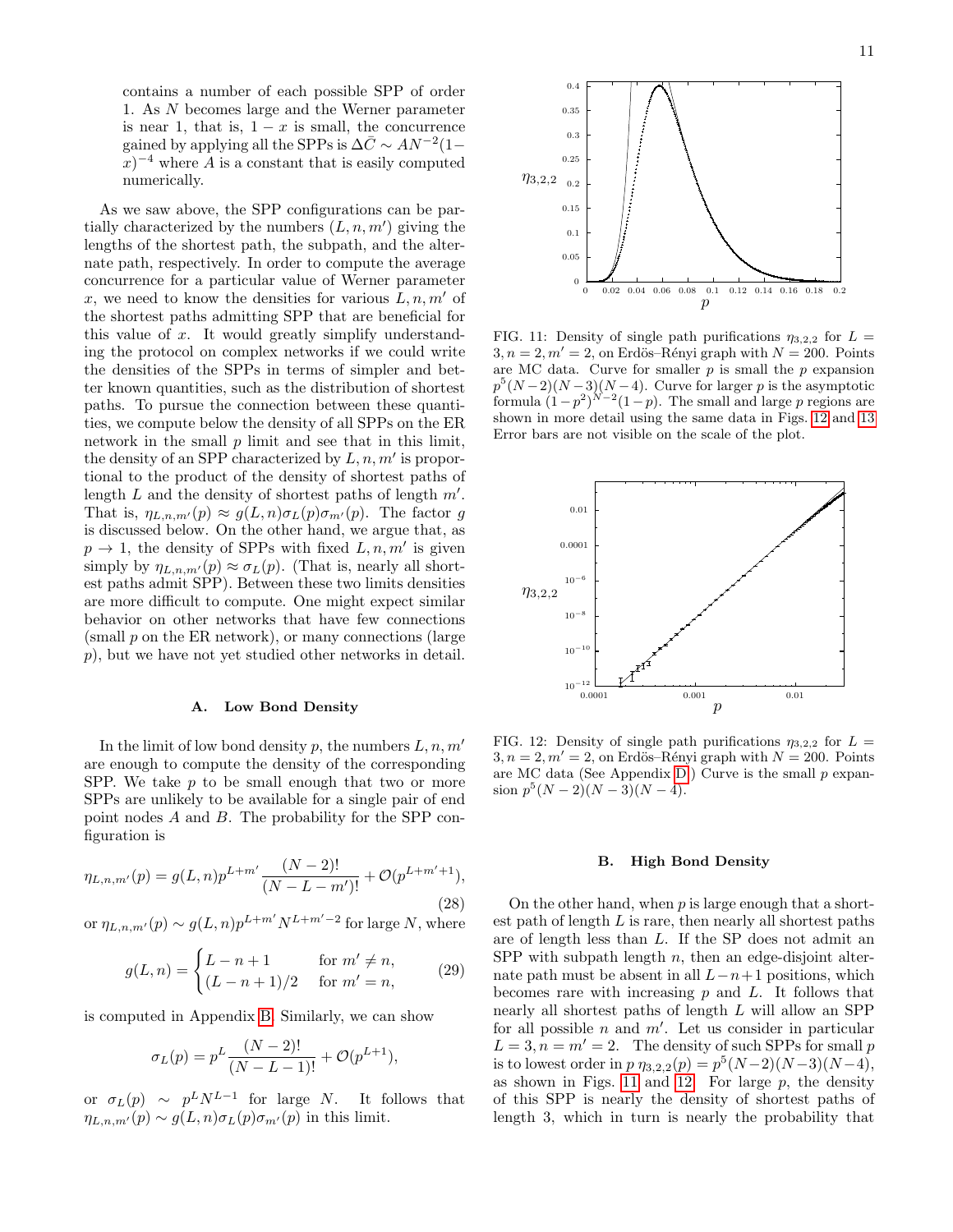

<span id="page-11-0"></span>FIG. 13: Density of single path purifications  $\eta_{3,2,2}$  for  $L =$  $3, n = 2, m' = 2$ , on Erdös–Rényi graph with  $N = 200$ . Points are MC data. Curve is the asymptotic formula  $(1-p^2)^{N-2}(1-p^2)$ p). Error bars are not visible on the scale of the plot.



<span id="page-11-3"></span>FIG. 14:  $\Delta C_{n/L,m'/L}^{\rm SPP}$  (see [\(20\)](#page-7-0) given by all possible single purifications with  $L \leq 7$ , vs. the initial Werner parameter x. Note that this figure is independent of the structure of the lattice. (Some purifications for  $L = 7$  are omitted for clarity.

the shortest path is not of length 1 or 2. It is easy to show (see Appendix [B\)](#page-14-1) that for all N and  $p, \sigma_1(p) = p$ and  $\sigma_2(p) = (1 - (1 - p^2)^{N-2})(1 - p)$ . We then have  $\eta_{3,2,2} \approx 1 - \sigma_2 - \sigma_1 = (1 - p^2)^{N-2} (1-p)$  for large enough  $p$ , as shown in Figs. [11](#page-10-1) and [13.](#page-11-0) Thus, as we argued in the beginning of this section, to lowest order in  $p$ ,  $\eta_{L,n,m'} \approx \sigma_L \sigma_{m'}$ , but this no longer holds for large p where asymptotically  $\eta_{L,n,m'} \approx \sigma_L$ . Finally, we address the consequences of these observations for the average concurrence. Figure [15](#page-11-1) shows the average concurrence as defined in [3](#page-2-4) on an ER network as a function of both input Werner parameter  $x$  and bond density  $p$ . This plot illustrates several features of the above analysis. The five concentrations of density correspond to  $L = 3, 4, 5, 6, 7$ (larger L were not computed in the MC calculations). For small p, longer SPs and SPPs are more prevalent, and these require larger  $x$  to be effective. On the other hand, for large enough p, most of the SPs are of length 1



<span id="page-11-1"></span>FIG. 15: Gain in concurrence  $\Delta\bar{C}$  over the simple method as a function of both  $p$  and  $x$  on the ER network. Monte Carlo results for  $N = 200$ , considering all SPPs with  $L < 8$ .

and 2, which do not admit SPPs.

## C. Concurrence at the critical point  $Np = 1$

In this section, we compute the asymptotic average improvement in concurrence  $\Delta\bar{C}$  of the critical ER network for  $x$  near 1 and large  $N$  and find that

<span id="page-11-2"></span>
$$
\Delta \bar{C} \sim \frac{A}{N^2 (1-x)^4}.\tag{30}
$$

This expression is interpreted as follows. The factor of  $N^{-2}$  is the probability that an SPP with any particular  $L, n, m$  and position of subpath will occur. The factors of  $1/(1-x)$  come from multiple SPPs contributing at one value of  $x$ : A fixed value of  $x$  gets contributions from SPPs with associated SPs of length  $L \approx 1/(1-x)$ ; there are order L such shortest paths; order L different subpaths (of length  $n$ ) for each SP; order  $L$  alternate paths for each subpath; order  $L$  positions along the shortest path for the subpath.

A few comments on the range of applicability of [\(30\)](#page-11-2) are in order. In addition to requiring large N and small  $1-x$ , we require that contributing paths not be too large so that the tree-like approximation remains valid. The most crude bound is that contributing paths be smaller than the radius (largest geodesic) of the network. At the critical point, there is a single cluster of size of order  $N^{2/3}$  with all next-largest clusters growing slower than any power. It has been proven recently [\[25\]](#page-16-24) that the radius of the incipient giant cluster on the critical ER graph grows as  $N^{1/3}$  and furthermore (in distinction to the subcritical phase) the smaller clusters have smaller radii. Our numerical simulations show that the the radius of the largest cluster is  $aN^{1/3}$ , with a approximately equal to 3. Using this radius as a bound on the valid range of L together with  $L \approx 1/(1-x)$  in [\(30\)](#page-11-2), we find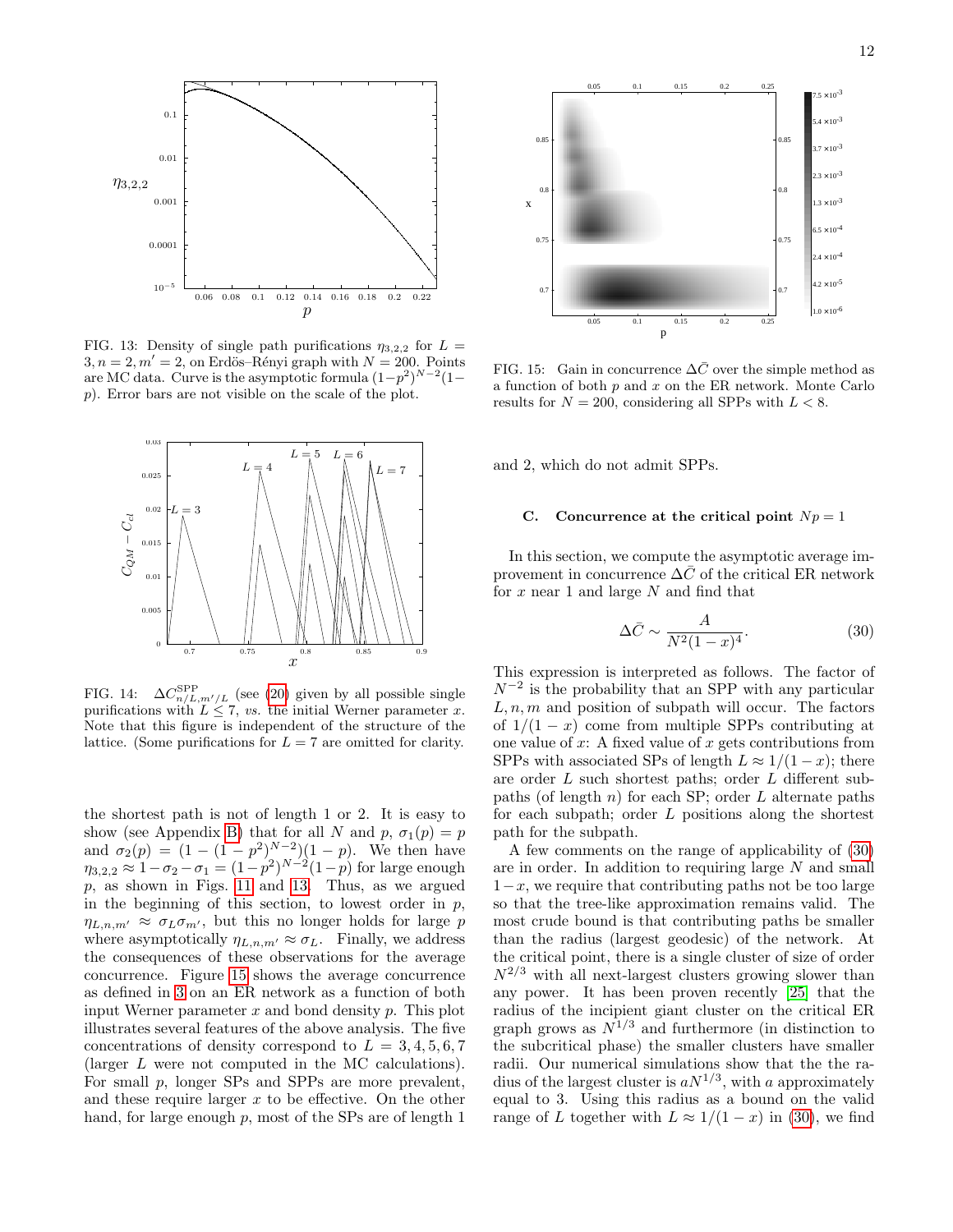that  $\Delta \bar{C} < 81 A N^{-2/3}$ . Thus, we see that the advantage of single-path purification vanishes with increasing N at the critical point of the ER model. We expect similar behavior on other critical models as they will also have a broad distribution of very long paths. On the other hand, if we fix  $N = cp^2$ , we get asymptotically  $\sigma_2 = 1 - \exp(-c)$ and  $\sigma_3 = \exp(-c)$ , in which case we expect SPP to continue to show an advantage.

The calculation of [\(30\)](#page-11-2) proceeds as follows. It follows from [\(28\)](#page-10-2) that

<span id="page-12-4"></span>
$$
\eta_{L,n,m'}(p=1/N) = g(L,n)p^2 = g(L,n)/N^2 \qquad (31)
$$

for large  $N$ . At this value of  $p$  the calculation of the average concurrence is simplified in that the contributions from each path admitting SPP have the same dependence on N. Figure [14](#page-11-3) shows the contributions to  $\Delta\overline{C}$  for individual triples  $L, n, m'$ , each of which is effective over a range of x. At  $Np = 1$ , we are in the low density regime and only one SPP is likely to be present between any pair of vertices. Thus, for any value of  $x$ , the total contribution at  $Np = 1$  is found by summing over the contributions for each triple  $L, n, m'$ . With increasing  $L$ , the density of SPPs with nearly the same proportions (that is, a and b) increases. Thus, although all these SPPs are equiprobable, as  $x$  increases the contributions come from increasingly large L with the number of overlapping ranges increasing without limit as  $x \to 1$ . In fact, the average concurrence is

<span id="page-12-1"></span>
$$
\Delta \bar{C}(x) \sim \frac{1}{N^2} \int L^3 f(y) \, dL,\tag{32}
$$

for large N and x near 1. Here  $y = x^L$  and  $f(y)$ , which accounts for the sum over n and  $m'$ , is computed in Ap-pendix [C.](#page-15-1) We define  $h(s)$  via  $h(-\ln(y)) = f(y)$ , and use  $-\ln x \approx 1 - x = \epsilon$  for x near 1. Then integrating [\(32\)](#page-12-1) over L gives

$$
\Delta \bar{C}(x) \sim \frac{1}{N^2} \int L^3 h(\epsilon L) dL
$$

$$
= \frac{1}{N^2 \epsilon^4} \int_{s_{lo}^*}^{s_{hi}^*} s^3 h(s) ds = \frac{A}{N^2 \epsilon^4}.
$$
(33)

The limits on the integral are determined by the lowest lower bound  $(23)$  and largest upper bound  $(24)$  on y (as shown in Fig. [6\)](#page-6-3). We have  $s_{hi}^* = -\ln(y_h^*)$  and  $s_{lo}^* =$  $-\ln(y_1^*)$  with  $A \approx 6.5 \times 10^{-5}$  determined by numeric integration. In Fig. [17](#page-12-2) we see that the asymptotic result [\(33\)](#page-12-3) is approached rapidly with increasing L.

# <span id="page-12-0"></span>VI. SPP WITH NOISY OPERATIONS

Until now, we have considered only the ideal case of perfect operations and unlimited resources, with the only noise being that inherent in the Werner state. Even so, the SPP yields only small improvements in concurrence, with a maximum improvement of about 0.03. However,



FIG. 16:  $h(s)$  appearing in [\(33\)](#page-12-3). Inset is a semi-log plot of  $h(s)$  showing the function vanishing at  $s_l^*$  and  $s_h^*$  as a power. The curve was determined by numeric integration.



<span id="page-12-2"></span>FIG. 17: Average concurrence scaled by  $N^2$  v.s  $\epsilon = 1 - x$ on the ER network with  $Np = 1$ . The points are computed by summing all contributions of single purifications of shortest paths with  $L \leq 300$ . The solid line is the asymptotic result  $N^2 \Delta \bar{C} = A \epsilon^{-4}$ . This plot contains no MC, but rather assumes N is large enough that each SPP occurs with the probability given by the low density expansion [\(31\)](#page-12-4). At the rightmost of the plot are the contributions from the shortest SPP with  $L = 3, n = 2, m = 0$ .

<span id="page-12-3"></span>because the maximum concurrence gain from a single successful purifcation using either BBPSSW or DEJMPS is only 0.05, purification schemes typically involve repeated purification of a large number of copies. Thus, the SPP is conceived as a first step to investigate possibilities of entanglement concentration on complex networks and perhaps as a building block in repeated purification schemes. However, noise can prevent even the small improvement in concurrence from a single purifcation so that that further purification is not possible. In this section we briefly consider the effect of imperfect unitaries and measurements on the SPP protocol. We employ a particular noise model for which the effects on the BBPSSW protocol and the swapping protocol were computed in reference [\[1\]](#page-16-0). Here, a noisy operation is modeled by a convex combination of the perfect operation and a totally depolarizing channel that acts only on the same subspace as the per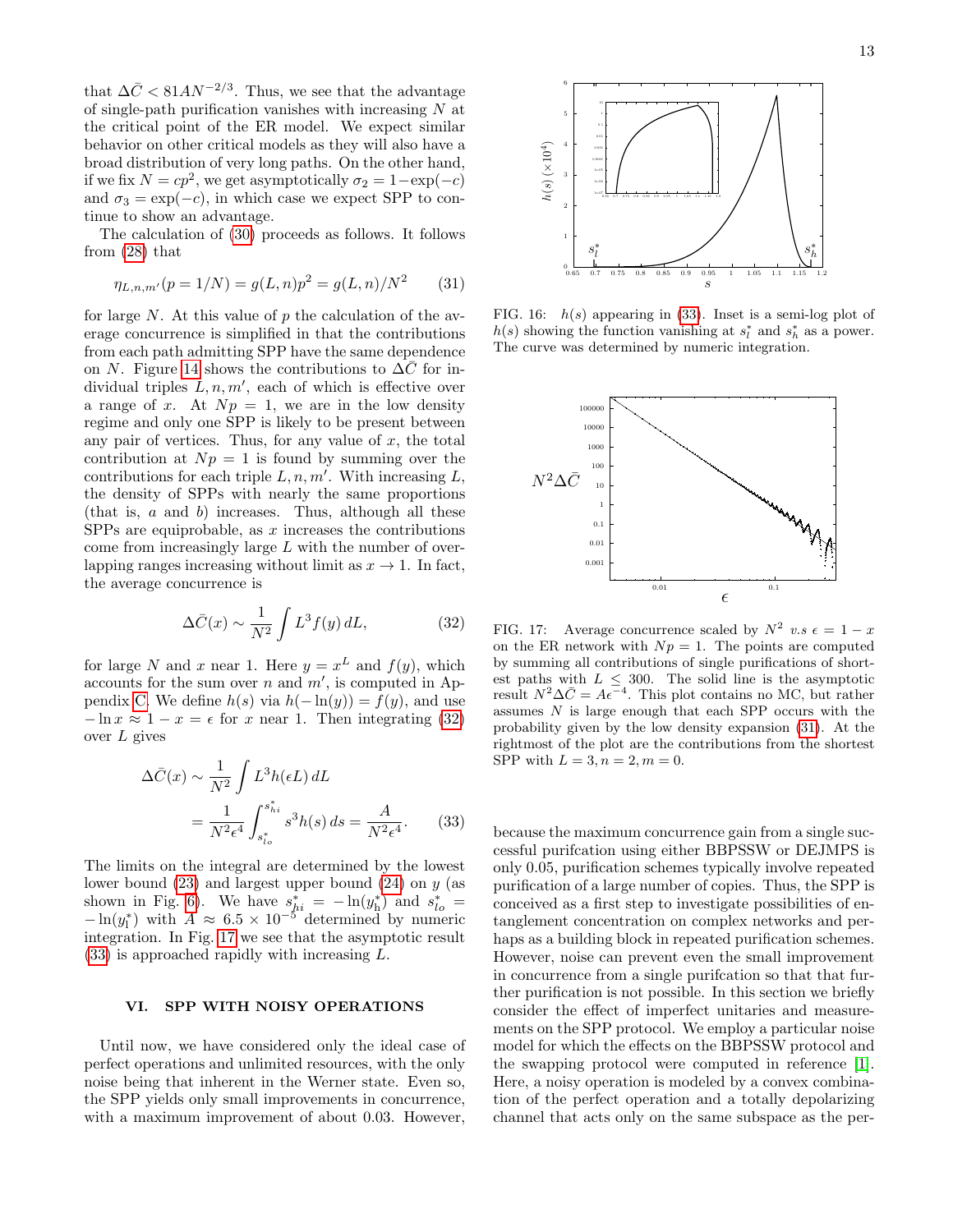fect operation. An two-qubit operation on qubits 1 and 2 with reliability  $p_2$  is described by

$$
O_{12}\rho = p_2 O_{12}^{\text{ideal}} \rho + \frac{1 - p_2}{4} \operatorname{tr}_{12} \{ \rho \} \otimes \mathbb{1}_{12}, \tag{34}
$$

with a similar definition for a single-qubit operator of reliability  $p_1$ . An imperfect operation on a single qubit with reliability  $p_1$  is described in an analagous way. The imperfect measurement in the computational basis of a single-qubit is described by the POVM

$$
P_0^{\eta} = \eta \left| 0 \rangle\!\langle 0 \right| + (1 - \eta) \left| 1 \rangle\!\langle 1 \right| \tag{35}
$$

$$
P_1^{\eta} = \eta \left| 1 \rangle\!\langle 1 \right| \, + (1 - \eta) \left| 0 \rangle\!\langle 0 \right|, \tag{36}
$$

which is a projective measurement only when the parameter  $\eta$  is unity. In [\[1\]](#page-16-0), the effects of theses noisy operations on each the BBPSSW or DEJMPS and swapping protocols was computed. Although the DEJMPS protocol was reported to be much more robust against noise, it is also much less amenable to analysis and was thus treated numerically. Here, we present simple closed-form results using the BBPSSW protocol. Purification of two input states  $\rho_W(x)$  yield a state  $\rho_W(x')$  where

<span id="page-13-2"></span>
$$
x' = \frac{(2x + 4x^2)(1 - \delta)}{3(1 + \alpha) + 3x^2(1 - 2\delta)},
$$
\n(37)

with  $\delta = 2\eta(1-\eta)$  and  $\alpha = (1-p_2^2)/p_2^2$ . The probability with  $\sigma = 2\eta(1-\eta)$  and  $\alpha = (1-p_2)/p_2$ . The probability<br>of success is  $[1+\alpha+x^2(1-2\delta)]/2$ . It is evident that, when  $\alpha = \delta = 0$ , these reduce to the result for perfect operations given by [\(6\)](#page-3-1). We assume that swapping with noisy operations a chain of n Werner states each of parameter x produces a state

$$
x' = \frac{x^n}{c^{n-1}},\tag{38}
$$

with parameter  $c \geq 1$ , which allows us to track separately the effects of noise from swapping and purification. If we further assume that the error model for unitaries and measurements described above applies to swapping as well, then reference [\[1\]](#page-16-0) gives

$$
c = \frac{3}{p_1 p_2 (4\eta^2 - 1)}.\tag{39}
$$

The rescaled Werner parameter for a geodesic of length  $L$  is now

$$
y = \left(\frac{x}{c}\right)^L.
$$

Note that y must now satisfy  $y < (1/c)^L$  rather than  $y < 1$  as in the case of perfect operations. For simplicity, we restrict our attention to the case  $b = 0$  in which the alternate path has optimal length. The average concurrence [\(11\)](#page-5-4) with noisy swapping and purification is then

<span id="page-13-0"></span>
$$
\Delta C_a^{\text{SPP}}(y) = \frac{1}{4} \left\{ \frac{4c^2(1-\delta)^2}{1-2\delta} y^2 - \tilde{g}(cy) - 2c\delta y -\alpha - c^2(1-2\delta) \left[ y^a - \frac{2(1-\delta)}{1-2\delta} y \right]^2 \right\},
$$
\n(40)



<span id="page-13-1"></span>FIG. 18: Maximum value of  $\Delta\bar{C}$  with noisy operations, as a function of  $p_2$  and  $\eta$ , normalized to 1 for perfect operations.

where

$$
\tilde{g}(w) = \begin{cases} 1 - w & \text{for } w \le 1/3 \\ 4w - 1 & \text{for } w > 1/3. \end{cases}
$$
 (41)

To simplify the analysis further, we note that for fixed  $y$ ,  $\Delta C_a^{\rm SPP}(y)$  obtains its maximum value at  $a = a_{\rm max}(y)$  for which the squared expression containing  $y^a$  in [\(40\)](#page-13-0) vanishes. Furthermore, the maximum over  $y$  is obtained for  $y = y_{\text{max}} = 1/(3c)$ . This maximum average concurrence

$$
\Delta C_{\text{max}}^{\text{SPP}} = \frac{1}{4} \left\{ \frac{4(1-\delta)^2}{9(1-2\delta)} - \frac{1}{3}(1+2\delta) - \alpha \right\},\qquad(42)
$$

which is independent of  $c$ , is plotted in Fig. [18](#page-13-1) v.s.  $p_2$  and  $\eta$ , normalized to the value for perfect operations 1/36. We see that at  $y = y_{\text{max}}$  and  $a = a_{\text{max}}(y_{\text{max}})$  for errors of a couple percent, SSP yields improvements of the same order as for perfect operations. This is consistent with the sensitivity of the BBPSSW protocol to noise. In fact, for  $y = y_{\text{max}}$  and  $a = a_{\text{max}}(y_{\text{max}})$  the values of the noise parameters for which  $\Delta C_a^{\rm SPP}(y)$  vanishes are exactly those for which  $x = x'$  in [\(37\)](#page-13-2).

### VII. CONCLUSION

We have introduced and solved optimization problems resulting from the interplay between entanglement distribution and concentration. Already for simple protocols, the optimal choice of parameters is non-trivial and depends strongly on the quantity to be optimized.

There are many unexplored questions still to be addressed. For instance, our approach deals with a static initial network and searches for a protocol with no consideration of dynamics.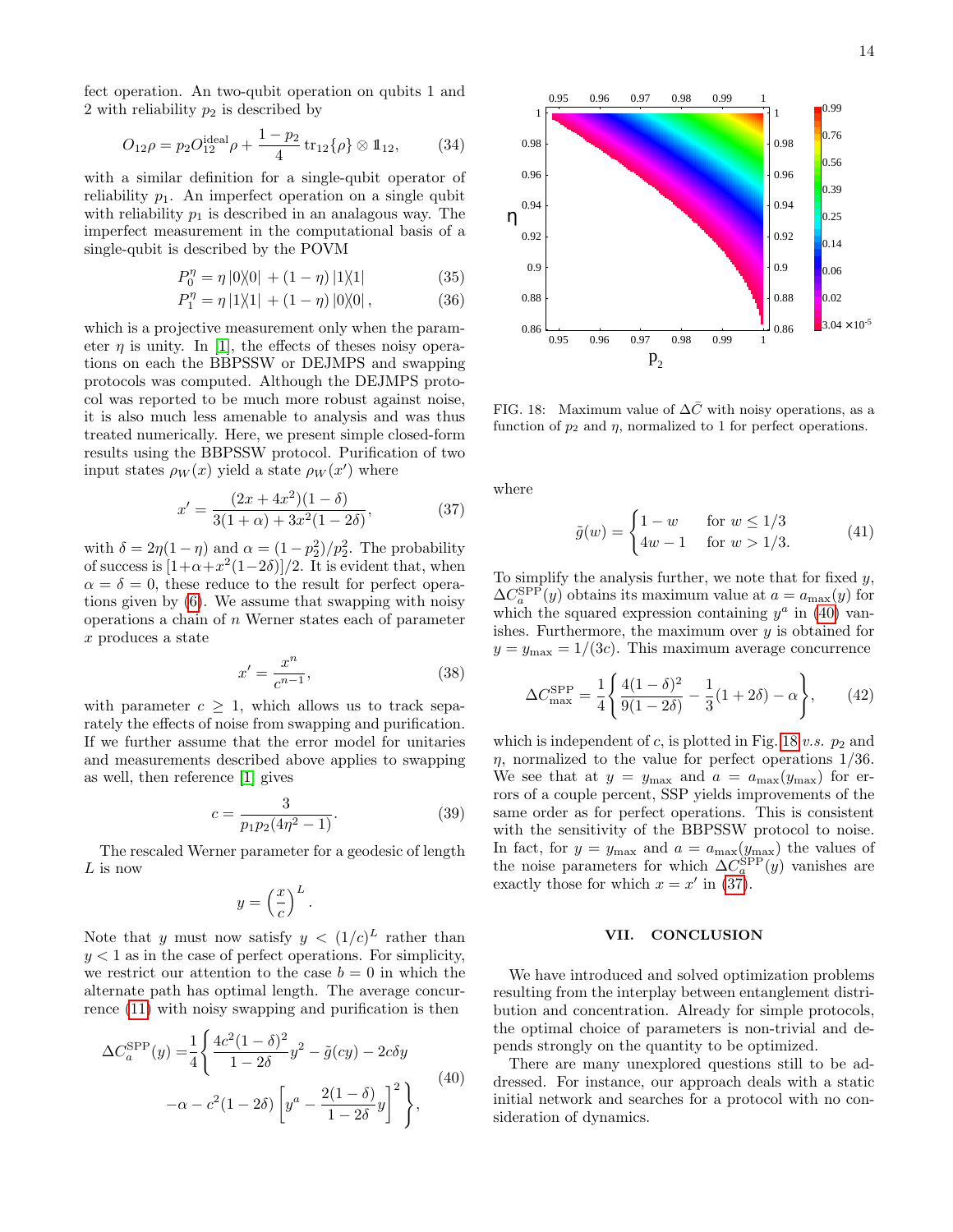## <span id="page-14-0"></span>Appendix A: Entanglement on two-qubit Werner States

In this appendix we show that the concurrence is the extremal entanglement measure when comparing the quantum to direct protocols. Below, we show that entanglement measures can be parameterize by  $C$ , *i.e.*  $E = E(C)$ . We label two values  $E_i = E_i(C_i)$  with  $i = 1, 2$ . The condition [\(10\)](#page-5-5) has the form

<span id="page-14-2"></span>
$$
pC_2 \ge C_1,\tag{A1}
$$

with  $0 < p < 1$ . We will show that [\(A1\)](#page-14-2) implies  $pE_2 \ge E_1$ if and only if  $E(C)/C$  is non-decreasing, a condition satisfied by all convex entanglement measures. Thus, if the quantum protocol is advantageous according to concurrence, then it is advantageous according to all convex entanglement measures.

In this paper, an entanglement measure is a function  $E$ from density operators to [0, 1] that satisfies the following conditions

i) If  $\rho$  is separable then  $E(\rho) = 0$ .

ii)  $E(Bell state) = 1$ .

Entanglement measures usually satisfy one or both of two other properties that will not concern us here: LOCC cannot increase the expectation value of the entanglement, and for pure states  $E$  reduces to the entropy of entanglement [\[26\]](#page-16-25). Many useful entanglement measures are convex, that is,

*iii)* for positive 
$$
p_i
$$
 and  $\sum_i p_i = 1$ ,

$$
\sum_i p_i E(\rho_i) \ge E\left(\sum_i p_i \rho_i\right).
$$

Condition i implies that entanglement measures must vanish for  $x \leq 1/3$ , so we need not concern ourselves with these states. The concurrence [\(2\)](#page-2-2) is an invertible linear function for states with  $x \geq 1/3$ , so they can be parameterize by C rather than x, with  $C \in [0, 1]$ , and we write  $E = E(C)$ . Because the eigenvalues of the Werner state  $(1)$  are linear in C, the set of states with  $x \geq 1/3$  is closed under convex combinations, so that *iii* implies  $E(C)$  is convex. Similar statements can be made about concave functions. We now show that [\(A1\)](#page-14-2) implies  $pE_2 \ge E_2$  if and only if  $E(C)/C$  is non-decreasing. Clearly, [\(A1\)](#page-14-2) is equivalent to  $p \in [C_1/C_2, 1]$ . In the worst case, we must then have  $(C_1/C_2)E_2 \geq E_1$ , that is,  $E(C)/C$  is non-decreasing. That the converse is true can be shown with similar arguments. Furthermore, it is easy to show that for all convex entanglement measures  $E(C)/C$  is non-decreasing. A similar argument shows that  $pE_2 < E_1$  implies  $pC_2 < C_1$  if and only if  $E(C)/C$ is non-increasing, a condition that is satisfied by all concave entanglement measures. Finally, it is worth noting that we can make sharper statements. For instance,  $E_a(C) = (C + 4C^2 - C^4)/4$  is neither convex nor concave, yet  $E_a(C)/C$  is increasing. It can be shown that the inverse of  $E_a$ ,  $E_a^{\text{inv}}(C)$ , is also an entanglement measure that is neither convex nor concave, but  $E_a^{\text{inv}}(C)/C$ is decreasing.

# <span id="page-14-1"></span>Appendix B: Shortest paths and SPPs on the ER network

In this appendix we compute the density of shortest paths and paths admitting single purification protocol.

#### 1. shortest paths

The density of shortest paths of length 1 is obviously  $\sigma_1(p) = p$ . To compute  $\sigma_2(p)$ , consider the possible path of length 2 between vertices  $v_a$  and  $v_b$  that passes through  $v_c$ . This path is absent with probability  $1 - p^2$ . Note that the collection of paths for each of the  $N-2$ possible  $v_c$  together with the possible path of length 1 are mutually edge-disjoint. Thus the probability that there is a path of length 2, but none of length one is  $\sigma_2(p) = (1 - (1 - p^2)^{N-2})(1 - p)$ . We did not compute  $\sigma_3(p)$ , which would be more difficult because independence is no longer present. However, we can say something about the case of large and small  $p$ . For large p,  $\sigma(p)_{L+1}/\sigma(p)_L$  vanishes with increasing p so that  $\sigma_L(p) \approx 1 - \sigma_{L-1}(p) - \sigma_{L-2}(p) \ldots$ , which allows us to compute the asymptotic form of  $\sigma_3(p)$ . On the other hand, for small  $p$ , the probability of more than one path Between  $v_a$  and  $v_b$  of length L becomes negligible and  $\sigma_L$ is then the sum of the probabilities for each possible SP. The number of ordered choices of intermediate vertices for the SP is  $(N-2)(N-3)...(N-L-1)$ , each of which corresponds to a path with at least one unique edge. So, for small  $p, \sigma_L(p) = p^L(N-2)(N-3) \dots (N-L-1)$ . Our Monte Carlo calculations show that this approximation holds for the case  $Np = 1$ .

#### 2. SPPs

The computation of density of SPPs is similar to that of SPs. The number of edges present in an SPP with shortest path of length  $L$ , subpath of length  $n$ , and alternate path of length  $m'$  is  $L+m'$ . Likewise the number of intermediate vertices is  $L+m'-2$ . However, only in the case  $n = m'$ , the possible permutations of the  $L + m' - 2$ vertices can be partitioned into pairs, in which each member of the pair defines an SPP including exactly the same edges. In each pair, the interior vertices of the subpath and the alternate path are swapped, while the remaining vertices are unchanged. This is the origin of the factor of  $1/2$  in  $(29)$ . Finally, the number of ways that the subpath can be placed along a path of length L is  $L - n + 1$ , from which we arrive at [\(29\)](#page-10-3). Monte Carlo data supporting this expression is shown in Fig. [19.](#page-15-2)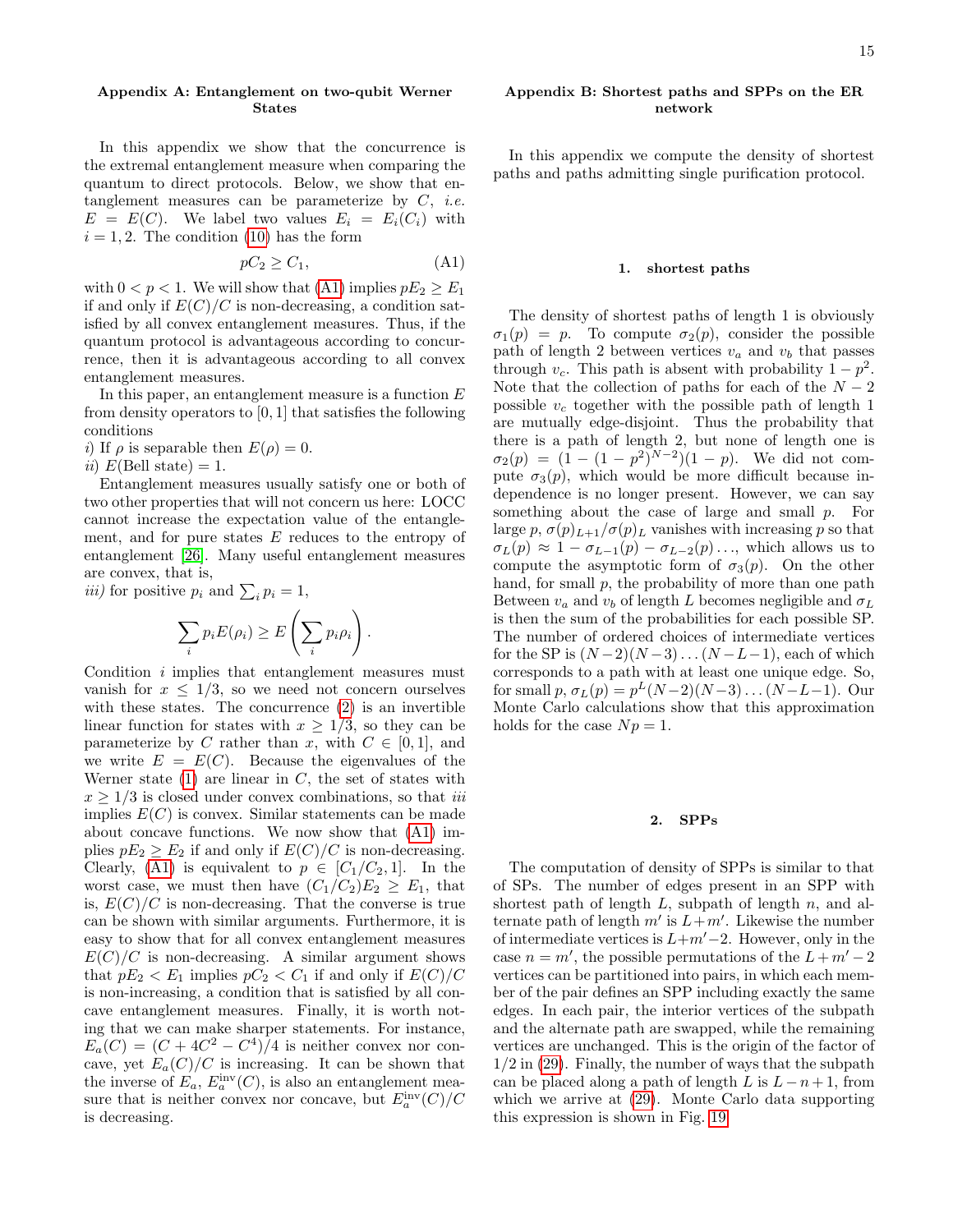

<span id="page-15-2"></span>FIG. 19:  $\eta_{L,n,n}/g(L,n)$  *vs.* N at the critical point  $Np = 1$ for eleven pairs of  $L$  and  $n$ , from 3,2, through 7,3. The solid line is  $N^{-2}$  as predicted by [\(31\)](#page-12-4). Points are MC data obtained by generating ER network samples and counting the number of SPPs.

## <span id="page-15-1"></span>Appendix C: Density of contributions to concurrence at the critical point on the ER network

Here we compute  $f(y)$  appearing in [\(32\)](#page-12-1). In the following we let  $p = 1/N$ . We write  $\Delta C_{L,n,m}(x)$  $\max[C_{L,n,m}^{\text{QM}}(x) - C_{L,n,m}^{\text{Class.}}(x), 0]$  for the average increase in concurrence obtained from purifying an SPP with parameters  $L, n, m$  between two vertices. (The average is over quantum outcomes, distribution of ER networks, and possible positions of the subpath.) Here we use  $m$ and  $m' = n+m$ . As above, we have  $b = m/L$  which takes values between 0 and 1. Then the contribution to the average increase in concurrence between a pair of vertices for a fixed value of  $L$  is

$$
\Delta C_L = \sum_{n=2}^{L-1} \sum_{m=0}^{n-1} \eta_{L,n,m'}(p) \Delta C_{L,n,m}(x)
$$
  
\n
$$
= \frac{1}{N^2} \sum_{n=2}^{L-1} \sum_{m=0}^{n-1} g(L,n) \Delta C_{L,n,m}(x)
$$
  
\n
$$
= \frac{1}{N^2} \sum_{n=0}^{L-1} (L-n+1) \left[ \frac{1}{2} \Delta C_{L,n,0}(x) + \sum_{m=1}^{n-1} \Delta C_{L,n,m}(x) \right]
$$
  
\n
$$
= \frac{L}{N^2} \sum_{a=2/L}^{1-1/L} (1-a+1/L) \left[ \frac{1}{2} \Delta C_{1,a,0}(x) + \sum_{b=1/L}^{a-1/L} \Delta C_{1,a,b}(x) \right],
$$

where we used [\(29\)](#page-10-3), and  $a = n/L$ ,  $b = m/L$  take discrete values. This expression holds for large  $N$ , but for all  $x$  and  $L$ . Now for large  $L$  we replace the sum with an integral and find

$$
\Delta C_L = \frac{L^2}{N^2} \int_0^1 da (1 - a) \left[ \frac{1}{2} \Delta C_{1, a, 0}(x) + L \int_0^1 db \Delta C_{1, a, b}(x) \right]
$$
  
= 
$$
\frac{L^3}{N^2} \int_{0, 0}^{1, 1} (1 - a) \Delta C_{1, a, b}(y) da db = \frac{L^3}{N^2} f(y).
$$

In the last line, we discarded the term that is of order  $L^2$ and kept the term of order  $L^3$ . The final expression is valid for all x, but for any fixed value of x,  $\Delta C_L$  vanishes with increasing L because  $y = x^L$ . In practice, we compute  $f(y)$  numerically by integrating [\(10\)](#page-5-5) over values a and b for which  $\Delta C$  is positive as shown in Fig [9.](#page-7-6) The integrand could be done analytically, but the boundaries in Fig [9](#page-7-6) are determined via numerical roots in any case.

## <span id="page-15-0"></span>Appendix D: Monte Carlo computations

We used a modified version of the C language library igraph [\[27\]](#page-16-26) for Monte Carlo calculations. In particular, we replaced the calls to the system random number generator with the Mersenne twister [\[28\]](#page-16-27) generator. The number of trials for computing statistics varies greatly with model parameters from a few tens to  $10^9$ . Error bars for quantities such as the number of SPs and SPPs were computed from the sample variance in the mean number of events per network as  $\sigma/\sqrt{n_t}$  where  $n_t$  is the number of trials. In a few instances, for the largest error bars,  $n_t$  is not large and the error bars are thus not accurate.

#### Acknowledgments

We acknowledge support from ERC grants QUA-GATUA and PERCENT, EU projects AQUTE, Q-Essence, NAMEQUAM, Spanish MINCIN FIS-2010-14830, FIS-2008-00784, Consolider-Ingenio QOIT projects, and the Alexander von Humboldt foundation.